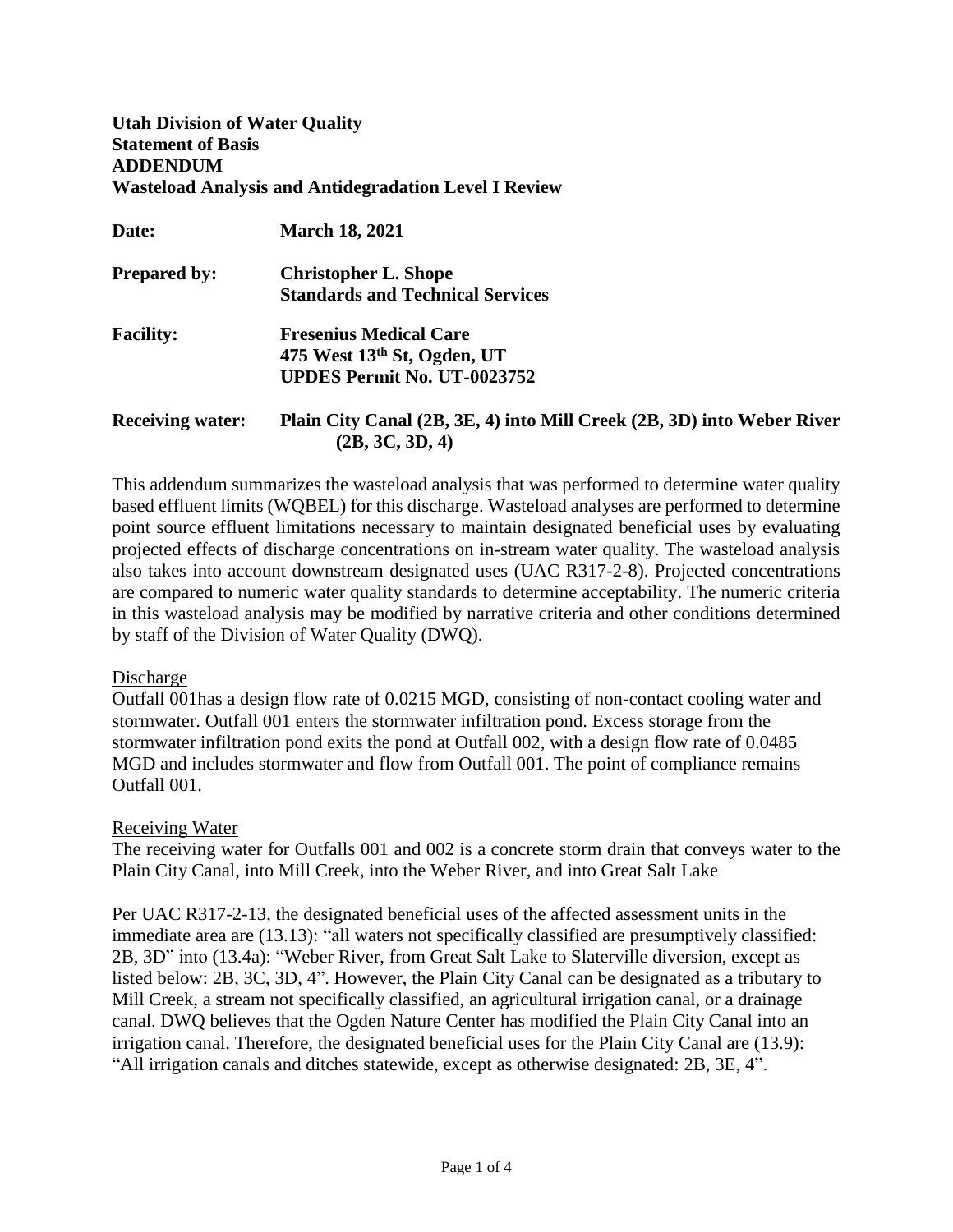- *Class 2B -- Protected for infrequent primary contact recreation. Also protected for secondary contact recreation where there is a low likelihood of ingestion of water or a low degree of bodily contact with the water. Examples include, but are not limited to, wading, hunting, and fishing.*
- *Class 3C -- Protected for nongame fish and other aquatic life, including the necessary aquatic organisms in their food chain.*
- *Class 3D -- Protected for waterfowl, shore birds and other water-oriented wildlife not included in Classes 3A, 3B, or 3C, including the necessary aquatic organisms in their food chain.*
- *Class 3E -- Severely habitat-limited waters. Narrative standards will be applied to protect these waters for aquatic wildlife.*
- *Class 4 - Protected for agricultural uses including irrigation of crops and stock watering.*

Typically, the critical flow for the wasteload analysis is considered the lowest stream flow for seven consecutive days with a ten year return frequency (7Q10). The only upstream monitoring data available for the Mill Creek receiving water was located at USGS 0411433111564801 Mill Creek Near Pioneer Power Plant approximately 3.6 miles upstream and used to evaluate ambient or background flow conditions. However, extremely limited flow rate data was available from 1979 and 1980. Since Plain City Canal is considered a water of the state, it is identified as the receiving water. However, no discharge measurements are available. A site inspection of the Plain City Canal on March 10, 2021 at baseflow conditions, exhibited negligible flow. For these reasons, no flow conditions in the receiving water are reasonable and requires that the wasteload analysis compliance point be at Outfall 001.DWQ used a conservative estimate for the annual critical flow in the receiving water at Plain City Canal of 0.001 ft3/s.

Ambient, upstream, background receiving water quality was also interrogated using a combination of data from USGS 0411433111564801 Mill Creek Near Pioneer Power Plant for spring and summer conditions, the previous 2015 wasteload analysis, and visual observations of the receiving water. The average seasonal value was calculated for each constituent, where data was available, in the receiving water. Effluent discharge parameters, where available, were characterized using data supplied in the permit application, the discharge monitoring report (DMR), and the previous 2015 wasteload analysis estimates at monitoring site Outfall 001 (DWQ 4923060).

# Total Maximum Daily Load (TMDL)

According to the Utah's 2016 303(d) [Water Quality Assessment Report](https://documents.deq.utah.gov/water-quality/monitoring-reporting/integrated-report/DWQ-2017-004941.pdf) dated December 7, 2016, the receiving water for the discharge, Weber River and tributaries from Great Salt Lake to Slaterville Diversion (UT16020102-001 00) was listed as "Not Supporting" for OE Bioassessment and Total Ammonia with impaired beneficial uses 3C and 3D.

DWQ has not completed a TMDL for OE Bioassessment or Total Ammonia in the Weber River and has set the development priority as "Low".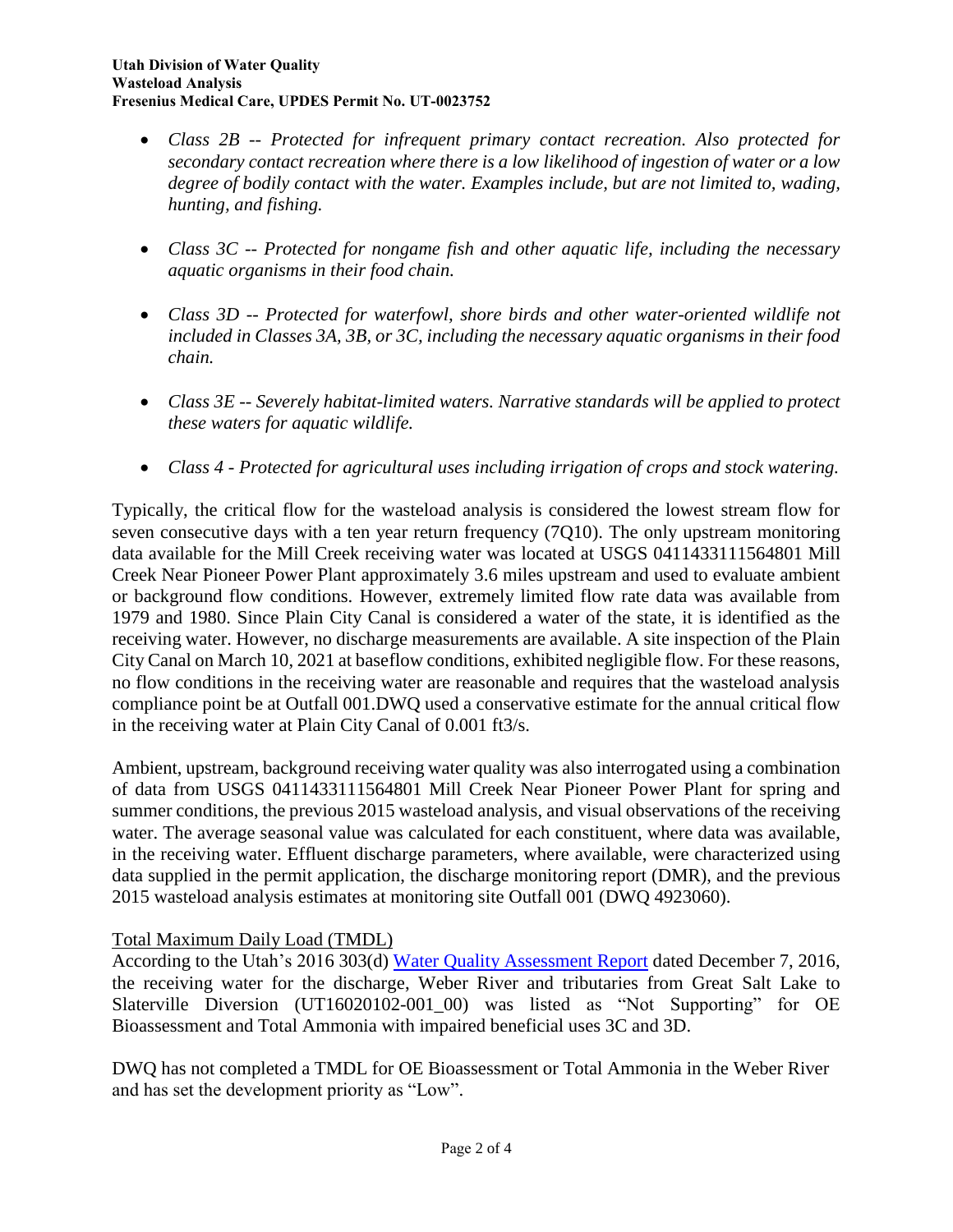### Mixing Zone

The maximum allowable mixing zone is 15 minutes of travel time for acute conditions, not to exceed 50% of stream width, and for chronic conditions is 2500 ft, per UAC R317-2-5. Water quality standards must be met at the end of the mixing zone.

The modeled plume width at 15 minutes of travel time or 2 ft is 100% of the river and the plume width at 2500 ft downstream is 100% of the width of the river. Therefore, the plume is considered to be completely mixed. Acute limits were calculated using 50% of the seasonal critical low flow. However, because there is no quantifiable background discharge, there is not a mixing zone.

## Parameters of Concern

The potential parameters of concern identified for the discharge/receiving water were determined in consultation with the UPDES Permit Writer, the renewal application, and the industry SIC codes from https://www.osha.gov/data/sic-search. The potential parameters of concern for this facility include: Temperature, TDS, BOD5, metals, and major ions. Utah DWQ evaluated the BOD5 to achieve a minimum DO concentration (DO sag) of 5.0 mg/l according to R317-2.14.2. The BOD5 concentration will remain 25 mg/l, as in the previous wasteload analysis.

## WET Limits

The percent of effluent in the receiving water in a fully mixed condition, and acute and chronic dilution in a not fully mixed condition are calculated in the WLA in order to generate WET limits. The LC<sub>50</sub> (lethal concentration, 50%) percent effluent for acute toxicity and the IC<sub>25</sub> (inhibition concentration, 25%) percent effluent for chronic toxicity, as determined by the WET test, needs to be below the WET limits, as determined by the WLA. The WET limit for  $LC_{50}$  is typically 100% effluent and does not need to be determined by the WLA.

### **Table 2: WET Limits for IC<sup>25</sup>**

| <b>Outfall</b> | <b>Percent</b><br>Effluent |
|----------------|----------------------------|
| Outfall 001    | 99.1%                      |

### Wasteload Allocation Methods

Effluent limits were determined for conservative constituents using a simple mass balance mixing analysis (UDWQ, 2021). The mass balance analysis is summarized in the Wasteload Addendum.

The water quality standard for chronic ammonia toxicity is dependent on temperature and pH, and the water quality standard for acute ammonia toxicity is dependent on pH. However, temperature and ammonia concentration of the effluent were not provided. The AMMTOX Model developed by University of Colorado and adapted by Utah DWQ and EPA Region VIII was used to determine ammonia effluent limits (Lewis et al., 2002). The analysis is summarized in the Wasteload Addendum.

Water quality models and supporting documentation are available for review upon request.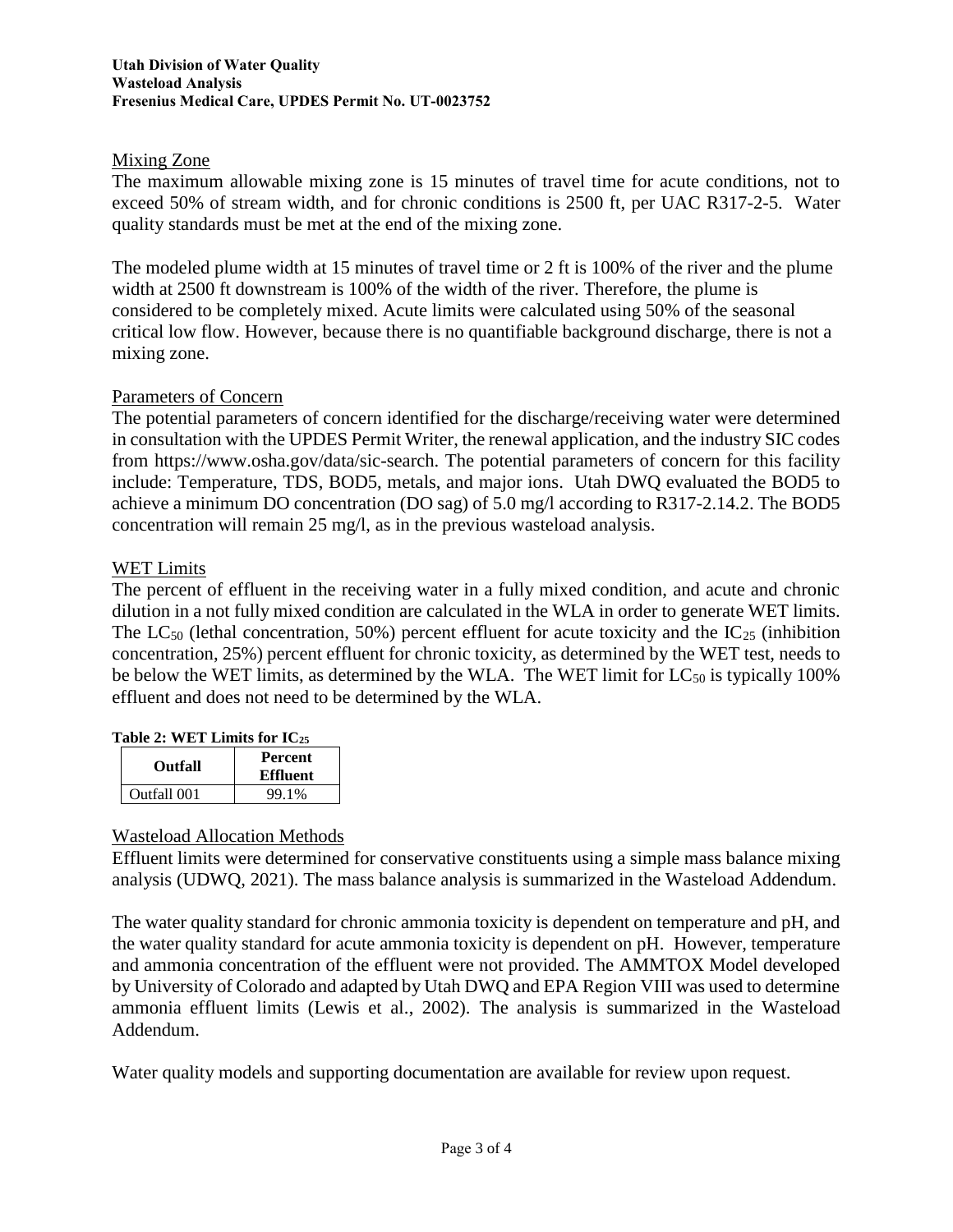#### **Utah Division of Water Quality Wasteload Analysis Fresenius Medical Care, UPDES Permit No. UT-0023752**

#### Antidegradation Level I Review

The objective of the Level I ADR is to ensure the protection of existing uses, defined as the beneficial uses attained in the receiving water on or after November 28, 1975. No evidence is known that the existing uses deviate from the designated beneficial uses for the receiving water. Therefore, the beneficial uses will be protected if the discharge remains below the WQBELs presented in this wasteload.

A Level II Antidegradation Review (ADR) is not required for this facility because the permittee is not requesting an increase in flow over that authorized in the existing permit.

#### Documents:

Wasteload Document*: Fresenius\_WLA\_2021.docx* Wasteload Analysis and Addendums: *Fresenius\_WLA\_2021.xlsm*

#### References:

Lewis, B., J. Saunders, and M. Murphy. 2002. Ammonia Toxicity Model (AMMTOX, Version2): A Tool for Determining Effluent Ammonia Limits. University of Colorado, Center for Limnology.

Utah Division of Water Quality. 2021. *Utah Wasteload Analysis Procedures Version 2.0*. *https://documents.deq.utah.gov/water-quality/standards-technical-services/DWQ-2021-000684.pdf*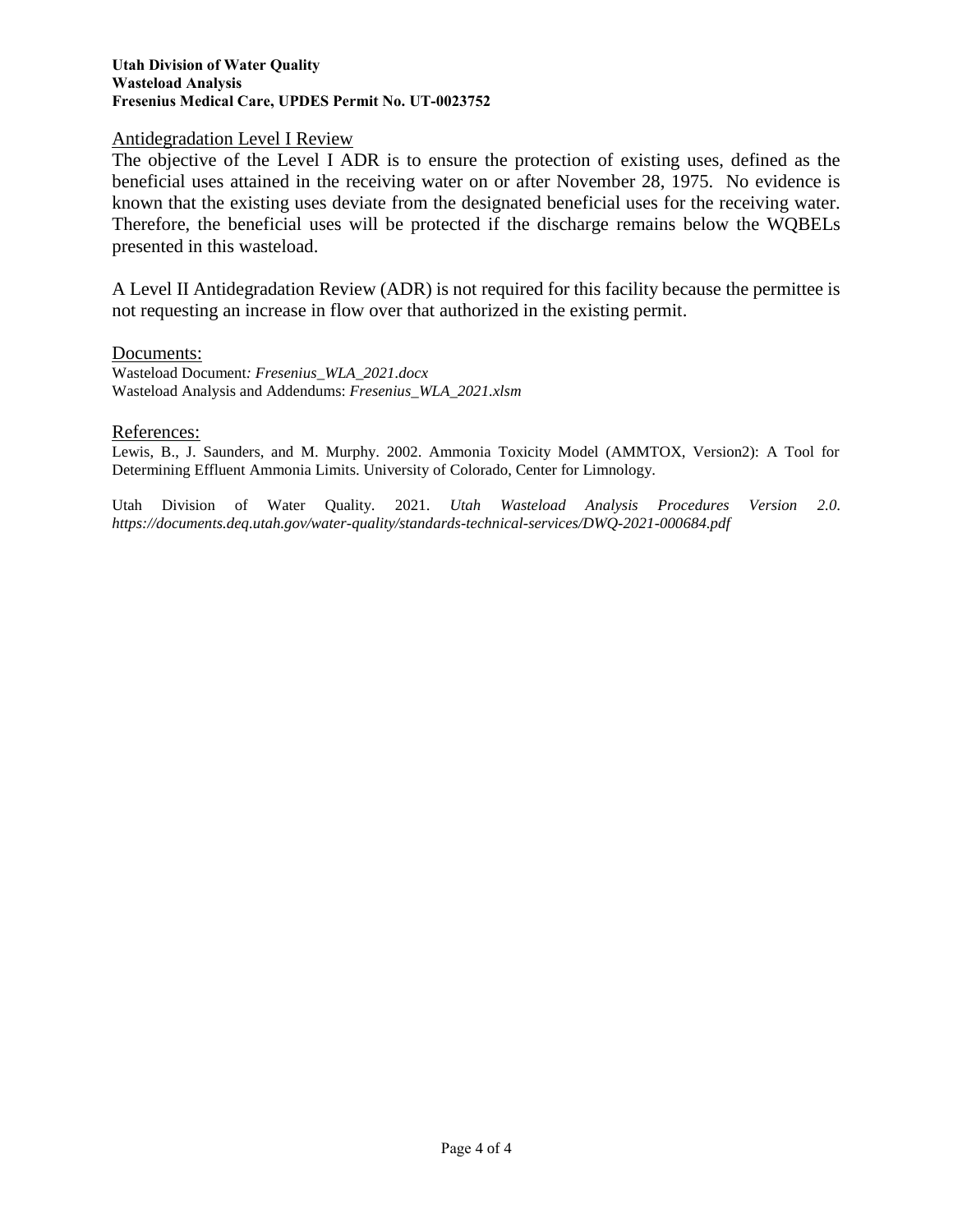**WASTELOAD ANALYSIS [WLA]**  $=$  not included in the WLA  $\qquad \qquad$  28-Apr-21 **Addendum: Statement of Basis 4:00 PM 4:00 PM** 

## **Facilities: Fresenius Medical Care UPDES No: UT-0023752 Discharging to: Storm drain TO Plain City Canal TO Mill Creek**

#### **I. Introduction**

 Wasteload analyses are performed to determine point source effluent limitations necessary to maintain designated beneficial uses by evaluating projected effects of discharge concentrations on in-stream water quality. The wasteload analysis also takes into account downstream designated uses [R317-2-8, UAC]. Projected concen trations are compared to numeric water quality standards to determine acceptability. The anti-degradation policy and procedures are also considered. The primary in-stream parameters of concern may include metals (as a function of hardness), total dissolved solids (TDS), total residual chlorine (TRC), un-ionized ammonia (as a function of pH and temperature, measured and evaluated interms of total ammonia), and dissolved oxygen.

 Mathematical water quality modeling is employed to determine stream quality response to point source discharges. Models aid in the effort of anticipating stream quality at future effluent flows at critical environmental conditions (e.g., low stream flow, high temperature, high pH, etc).

 The numeric criteria in this wasteload analysis may always be modified by narrative criteria and other conditions determined by staff of the Division of Water Quality.

#### **II. Receiving Water and Stream Classification**

Storm drain TO Plain City Canal TO Mill Creek: 2B, 3C, 3D, 3E, 4 Antidegradation Review: Level I review completed. Level II review is not required.

#### **III. Numeric Stream Standards for Protection of Aquatic Wildlife**

| Total Ammonia (TNH3)                  | Varies as a function of Temperature and<br>pH Rebound. See Water Quality Standards  |
|---------------------------------------|-------------------------------------------------------------------------------------|
| Chronic Total Residual Chlorine (TRC) | 0.0 mg/l (4 Day Average)<br>0.0 mg/l (1 Hour Average)                               |
| Chronic Dissolved Oxygen (DO)         | 5.0 mg/l (30 Day Average)<br>N/A<br>mg/l (7Day Average)<br>3.0 mg/l (1 Day Average) |
| Maximum Total Dissolved Solids        | 1200.0 mg/l                                                                         |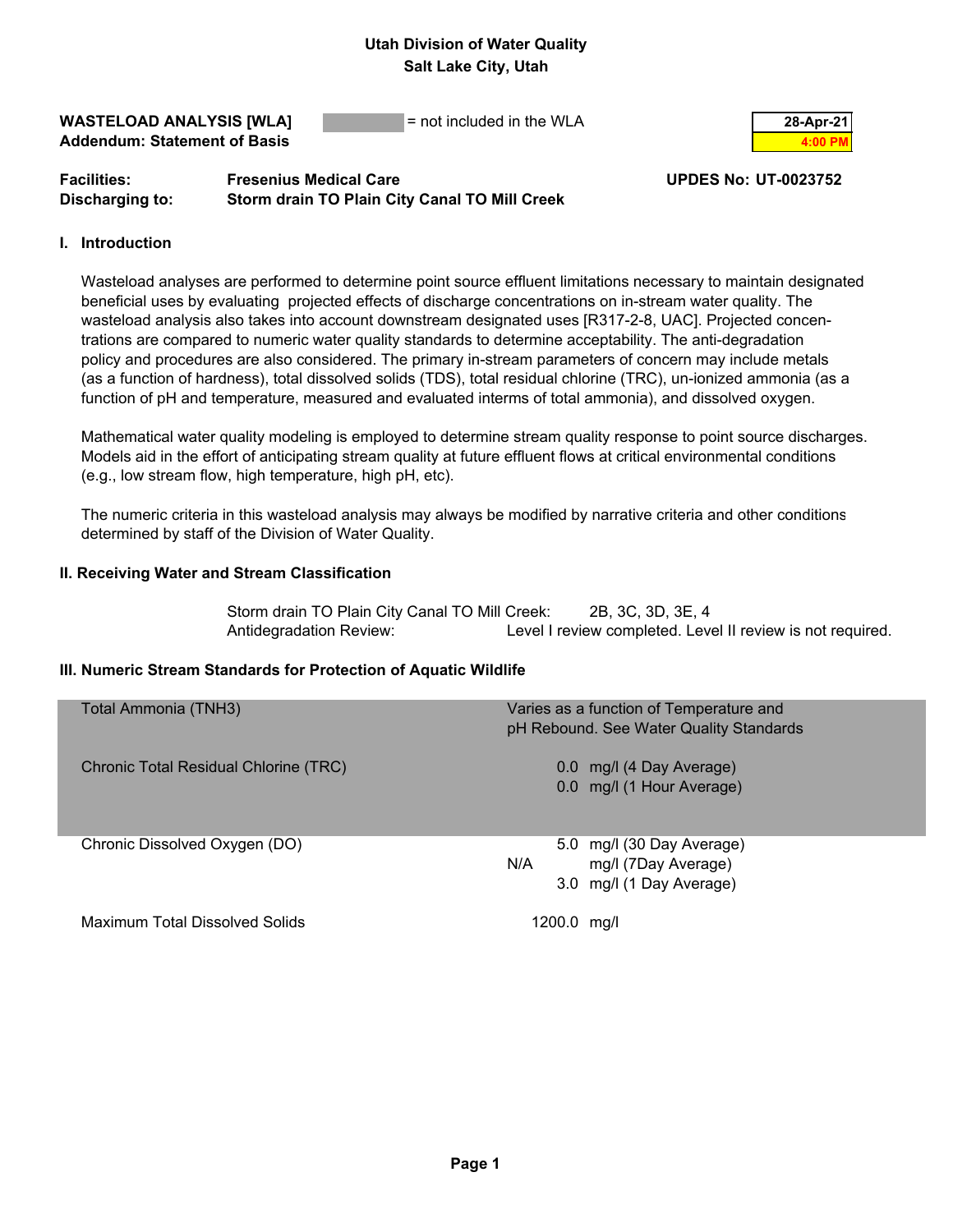#### **Acute and Chronic Heavy Metals (Dissolved)**

|                  | 4 Day Average (Chronic) Standard |                 | 1 Hour Average (Acute) Standard |      |                 |
|------------------|----------------------------------|-----------------|---------------------------------|------|-----------------|
| <b>Parameter</b> | <b>Concentration</b>             | $Load*$         | <b>Concentration</b>            |      | $Load*$         |
| Aluminum         | 87.00 ug/l**                     | $0.061$ lbs/day | 750.00                          | ug/l | $0.526$ lbs/day |
| Arsenic          | 150.00 ug/l                      | $0.105$ lbs/day | 340.00                          | ug/l | $0.238$ lbs/day |
| Cadmium          | $1.90$ ug/l                      | $0.001$ lbs/day | 5.57                            | ug/l | $0.004$ lbs/day |
| Chromium III     | 211.92 ug/l                      | $0.149$ lbs/day | 4433.71                         | ug/l | 3.108 lbs/day   |
| ChromiumVI       | 11.00 ug/l                       | $0.008$ lbs/day | 16.00                           | ug/l | $0.011$ lbs/day |
| Copper           | 23.85 ug/l                       | $0.017$ lbs/day | 39.41                           | ug/l | $0.028$ lbs/day |
| Iron             |                                  |                 | 1000.00                         | ug/l | 0.701 lbs/day   |
| Lead             | 12.88 ug/l                       | $0.009$ lbs/day | 330.60                          | ug/l | $0.232$ lbs/day |
| Mercury          | $0.0120$ ug/l                    | $0.000$ lbs/day | 2.40                            | ug/l | $0.002$ lbs/day |
| Nickel           | 132.13 ug/l                      | $0.093$ lbs/day | 1188.44                         | ug/l | $0.833$ lbs/day |
| Selenium         | 4.60 $\mu$ g/l                   | $0.003$ lbs/day | 20.00                           | ug/l | $0.014$ lbs/day |
| Silver           | $N/A$ ug/l                       | N/A lbs/day     | 25.04                           | ug/l | $0.018$ lbs/day |
| Zinc             | 303.93 ug/l                      | $0.213$ lbs/day | 303.93                          | ug/l | $0.213$ lbs/day |
|                  | * Allowed below discharge        |                 |                                 |      |                 |

\*\*Chronic Aluminum standard applies only to waters with a pH < 7.0 and a Hardness < 50 mg/l as CaCO3

Metals Standards Based upon a Hardness of 300 mg/l as CaCO3

## **Organics [Pesticides]**

| 4 Day Average (Chronic) Standard |                      |  |                 |                      |        | 1 Hour Average (Acute) Standard |         |                 |
|----------------------------------|----------------------|--|-----------------|----------------------|--------|---------------------------------|---------|-----------------|
| <b>Parameter</b>                 | <b>Concentration</b> |  | $Load*$         | <b>Concentration</b> |        |                                 | $Load*$ |                 |
| Aldrin                           |                      |  |                 |                      | 1.500  | ug/l                            |         | 0.001 lbs/day   |
| Chlordane                        | $0.004$ ug/l         |  | $0.003$ lbs/day |                      | 1.200  | ug/l                            |         | $0.001$ lbs/day |
| DDT, DDE                         | $0.001$ ug/l         |  | $0.001$ lbs/day |                      | 0.550  | ug/l                            |         | 0.000 lbs/day   |
| <b>Dieldrin</b>                  | $0.002$ ug/l         |  | $0.001$ lbs/day |                      | 1.250  | ug/l                            |         | $0.001$ lbs/day |
| Endosulfan                       | $0.056$ ug/l         |  | $0.033$ lbs/day |                      | 0.110  | ug/l                            |         | $0.000$ lbs/day |
| Endrin                           | $0.002$ ug/l         |  | $0.001$ lbs/day |                      | 0.090  | ug/l                            |         | $0.000$ lbs/day |
| <b>Guthion</b>                   |                      |  |                 |                      | 0.010  | ug/l                            |         | $0.000$ lbs/day |
| Heptachlor                       | $0.004$ ug/l         |  | $0.002$ lbs/day |                      | 0.260  | ug/l                            |         | $0.000$ lbs/day |
| Lindane                          | $0.080$ ug/l         |  | $0.047$ lbs/day |                      | 1.000  | ug/l                            |         | $0.001$ lbs/day |
| Methoxychlor                     |                      |  |                 |                      | 0.030  | ug/l                            |         | 0.000 lbs/day   |
| <b>Mirex</b>                     |                      |  |                 |                      | 0.010  | ug/l                            |         | $0.000$ lbs/day |
| Parathion                        |                      |  |                 |                      | 0.040  | ug/l                            |         | $0.000$ lbs/day |
| PCB's                            | $0.014$ ug/l         |  | $0.008$ lbs/day |                      | 2.000  | ug/l                            |         | $0.001$ lbs/day |
| Pentachlorophenol                | 13.00 ug/l           |  | 7.658 lbs/day   |                      | 20,000 | ug/l                            |         | $0.014$ lbs/day |
| Toxephene                        | $0.0002$ ug/l        |  | $0.000$ lbs/day |                      | 0.7300 | ug/l                            |         | $0.001$ lbs/day |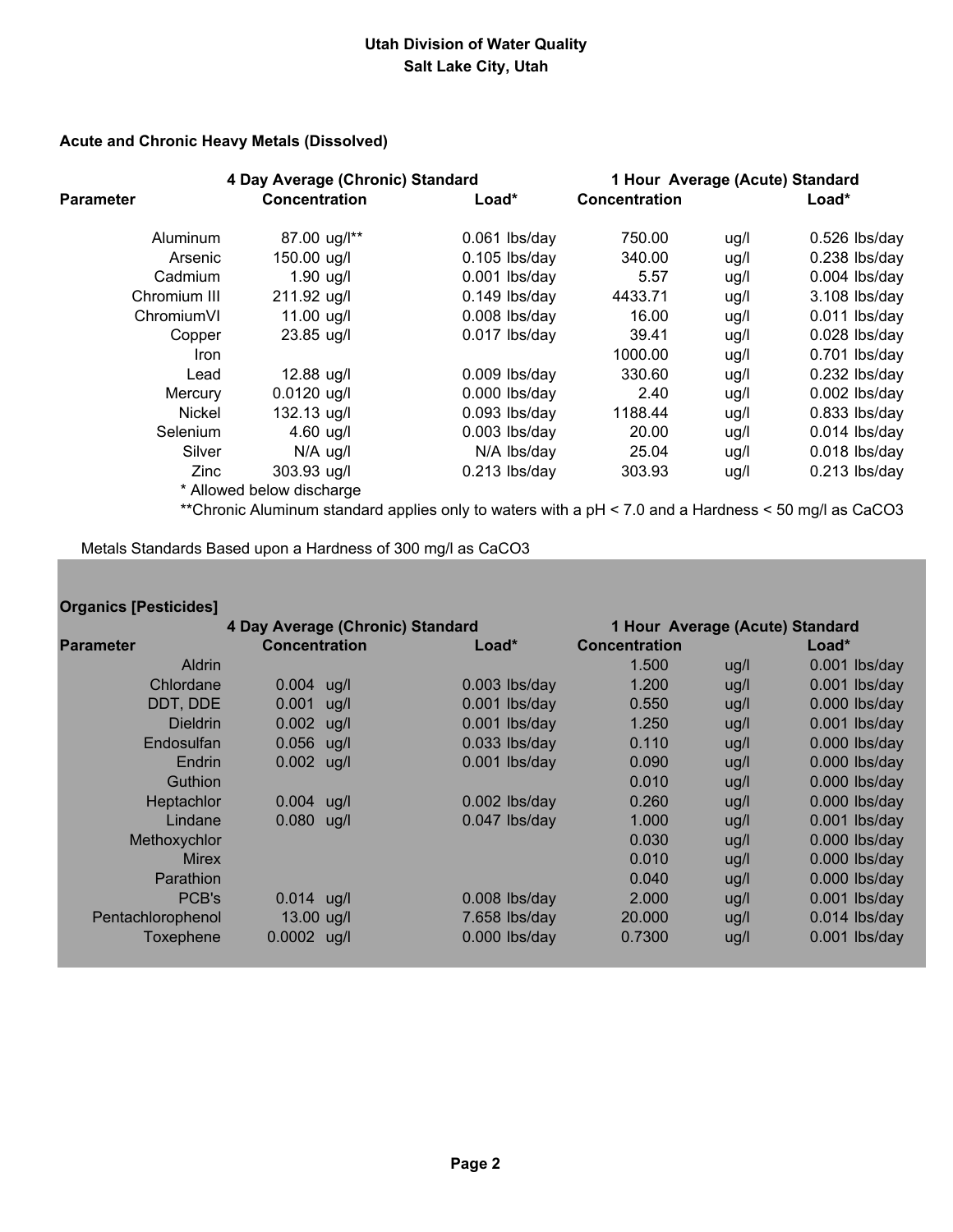# **IV. Numeric Stream Standards for Protection of Agriculture**

|              | 4 Day Average (Chronic) Standard |       |                      | 1 Hour Average (Acute) Standard |
|--------------|----------------------------------|-------|----------------------|---------------------------------|
|              | <b>Concentration</b>             | Load* | Concentration        | Load*                           |
| Arsenic      |                                  |       | $100.0 \text{ u}g/l$ | lbs/day                         |
| <b>Boron</b> |                                  |       | 750.0 ug/l           | lbs/day                         |
| Cadmium      |                                  |       | $10.0$ ug/l          | $0.00$ lbs/day                  |
| Chromium     |                                  |       | $100.0$ ug/l         | lbs/day                         |
| Copper       |                                  |       | $200.0$ ug/l         | lbs/day                         |
| Lead         |                                  |       | 100.0 $\mu$ g/l      | lbs/day                         |
| Selenium     |                                  |       | $50.0$ ug/l          | lbs/day                         |
| TDS, Summer  |                                  |       | 1200.0 mg/l          | $0.42$ tons/day                 |

## **V. Numeric Stream Standards for Protection of Human Health (Class 1C Waters)**

| 4 Day Average (Chronic) Standard |               |       | 1 Hour Average (Acute) Standard |         |  |
|----------------------------------|---------------|-------|---------------------------------|---------|--|
| <b>Metals</b>                    | Concentration | Load* | Concentration                   | Load*   |  |
| Arsenic                          |               |       | ug/l                            | lbs/day |  |
| <b>Barium</b>                    |               |       | ug/l                            | lbs/day |  |
| Cadmium                          |               |       | ug/l                            | lbs/day |  |
| Chromium                         |               |       | ug/l                            | lbs/day |  |
| Lead                             |               |       | ug/l                            | lbs/day |  |
| Mercury                          |               |       | ug/l                            | lbs/day |  |
| Selenium                         |               |       | ug/l                            | lbs/day |  |
| Silver                           |               |       | ug/l                            | lbs/day |  |
| Fluoride (3)                     |               |       | ug/l                            | lbs/day |  |
| to                               |               |       | ug/l                            | lbs/day |  |
| Nitrates as N                    |               |       | ug/l                            | lbs/day |  |
| <b>Chlorophenoxy Herbicides</b>  |               |       |                                 |         |  |
| $2,4-D$                          |               |       | ug/l                            | lbs/day |  |
| $2,4,5$ -TP                      |               |       | ug/l                            | lbs/day |  |
| Endrin                           |               |       | ug/l                            | lbs/day |  |
| ocyclohexane (Lindane)           |               |       | ug/l                            | lbs/day |  |
| Methoxychlor                     |               |       | ug/l                            | lbs/day |  |
| <b>Toxaphene</b>                 |               |       | ug/l                            | lbs/day |  |

## **VI. Numeric Stream Standards the Protection of Human Health from Water & Fish Consumption [Toxics]**

|                        | Maximum Conc., ug/l - Acute Standards       |         |              |               |                                      |
|------------------------|---------------------------------------------|---------|--------------|---------------|--------------------------------------|
|                        | <b>Class 1C</b>                             |         |              | Class 3A, 3B  |                                      |
| <b>Toxic Organics</b>  | [2 Liters/Day for 70 Kg Person over 70 Yr.] |         |              |               | [6.5 g for 70 Kg Person over 70 Yr.] |
| Acenaphthene           | ug/l                                        | lbs/day | 2700.0 ug/l  |               | $1.59$ lbs/day                       |
| Acrolein               | ug/l                                        | lbs/day | 780.0 ug/l   |               | $0.46$ lbs/day                       |
| Acrylonitrile          | ug/l                                        | lbs/day |              | $0.7$ ug/l    | $0.00$ lbs/day                       |
| <b>Benzene</b>         | ug/l                                        | lbs/day | $71.0$ ug/l  |               | $0.04$ lbs/day                       |
| <b>Benzidine</b>       | ug/l                                        | lbs/day |              | $0.0$ ug/l    | $0.00$ lbs/day                       |
| Carbon tetrachloride   | ug/l                                        | lbs/day |              | 4.4 $\mu$ g/l | 0.00 lbs/day                         |
| Chlorobenzene          | ug/l                                        | lbs/day | 21000.0 ug/l |               | 12.37 lbs/day                        |
| 1,2,4-Trichlorobenzene |                                             |         |              |               |                                      |
| Hexachlorobenzene      | ug/l                                        | lbs/day |              | $0.0$ ug/l    | $0.00$ lbs/day                       |
| 1,2-Dichloroethane     | ug/l                                        | lbs/day | 99.0 ug/l    |               | $0.06$ lbs/day                       |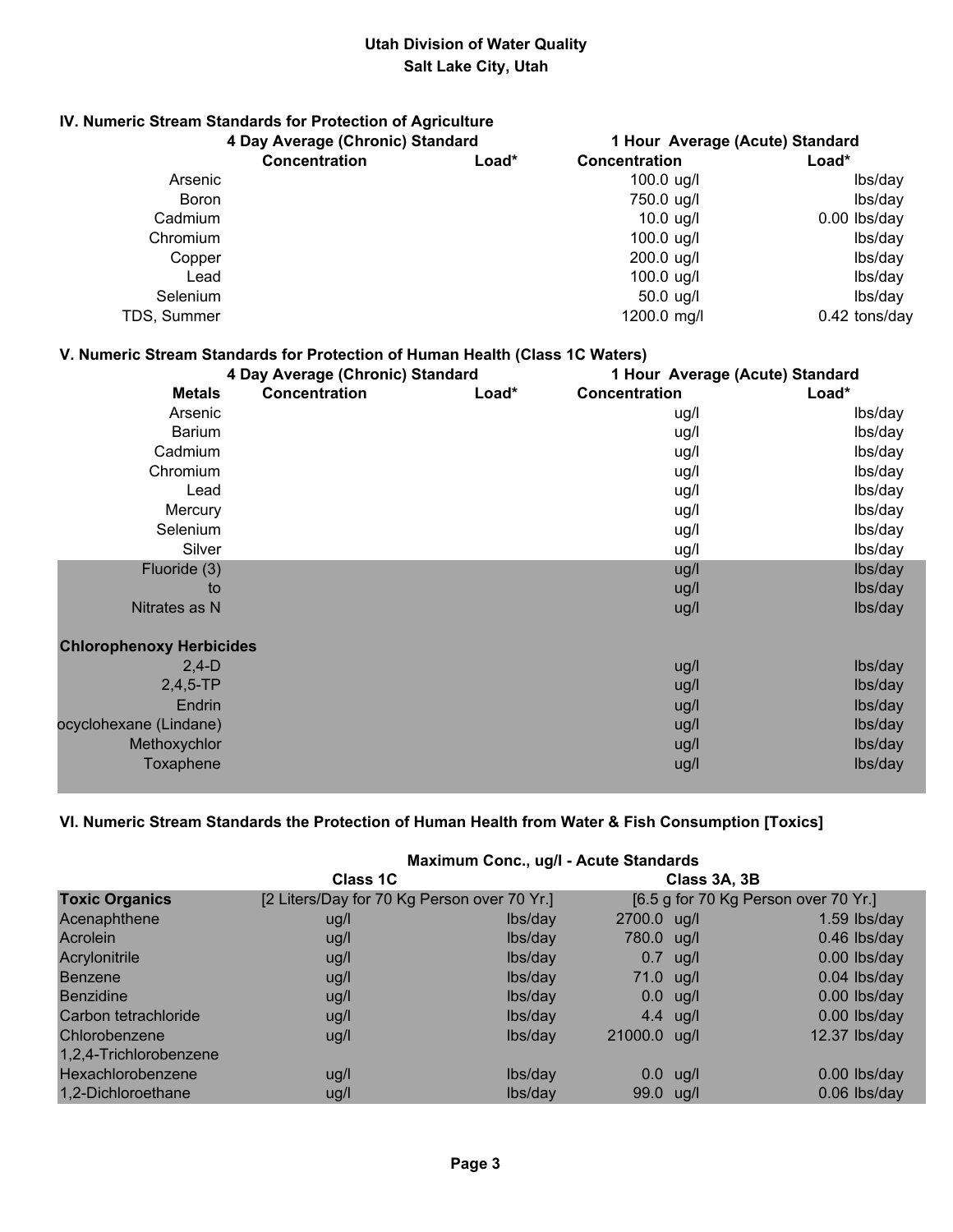| 1,1,1-Trichloroethane                    |      |         |            |          |                |
|------------------------------------------|------|---------|------------|----------|----------------|
| Hexachloroethane                         | ug/l | lbs/day |            | 8.9 ug/l | 0.01 lbs/day   |
| 1,1-Dichloroethane                       |      |         |            |          |                |
| 1,1,2-Trichloroethane                    | ug/l | lbs/day | 42.0 ug/l  |          | 0.02 lbs/day   |
| 1,1,2,2-Tetrachloroethar                 | ug/l | lbs/day | 11.0       | ug/l     | 0.01 lbs/day   |
| Chloroethane                             |      |         | 0.0        | ug/l     | 0.00 lbs/day   |
| Bis(2-chloroethyl) ether                 | ug/l | lbs/day | 1.4        | ug/l     | 0.00 lbs/day   |
| 2-Chloroethyl vinyl ether                | ug/l | lbs/day | 0.0        | ug/l     | 0.00 lbs/day   |
| 2-Chloronaphthalene                      | ug/l | lbs/day | 4300.0     | ug/l     | 2.53 lbs/day   |
| 2,4,6-Trichlorophenol                    | ug/l | lbs/day | 6.5        | ug/l     | 0.00 lbs/day   |
| p-Chloro-m-cresol                        |      |         | 0.0        | ug/l     | 0.00 lbs/day   |
| Chloroform (HM)                          | ug/l | lbs/day | 470.0      | ug/l     | 0.28 lbs/day   |
| 2-Chlorophenol                           | ug/l | lbs/day | 400.0      | ug/l     | 0.24 lbs/day   |
| 1,2-Dichlorobenzene                      | ug/l | lbs/day | 17000.0    | ug/l     | 10.01 lbs/day  |
| 1,3-Dichlorobenzene                      | ug/l | lbs/day | 2600.0     | ug/l     | 1.53 lbs/day   |
| 1,4-Dichlorobenzene                      | ug/l | lbs/day | 2600.0     | ug/l     | 1.53 lbs/day   |
| 3,3'-Dichlorobenzidine                   | ug/l | lbs/day | 0.1        | ug/l     | 0.00 lbs/day   |
| 1,1-Dichloroethylene                     | ug/l | lbs/day | 3.2        | ug/l     | 0.00 lbs/day   |
| 1,2-trans-Dichloroethyle                 | ug/l | lbs/day | 0.0        | ug/l     | 0.00 lbs/day   |
| 2,4-Dichlorophenol                       | ug/l | lbs/day | 790.0      | ug/l     | 0.47 lbs/day   |
| 1,2-Dichloropropane                      |      | lbs/day | 39.0       | ug/l     | 0.02 lbs/day   |
| 1,3-Dichloropropylene                    | ug/l | lbs/day | 1700.0     | ug/l     | 1.00 lbs/day   |
|                                          | ug/l |         | 2300.0     |          | 1.35 lbs/day   |
| 2,4-Dimethylphenol<br>2,4-Dinitrotoluene | ug/l | lbs/day | 9.1        | ug/l     |                |
|                                          | ug/l | lbs/day |            | ug/l     | 0.01 lbs/day   |
| 2,6-Dinitrotoluene                       | ug/l | lbs/day | 0.0        | ug/l     | 0.00 lbs/day   |
| 1,2-Diphenylhydrazine                    | ug/l | lbs/day | 0.5        | ug/l     | 0.00 lbs/day   |
| Ethylbenzene                             | ug/l | lbs/day | 29000.0    | ug/l     | 17.08 lbs/day  |
| Fluoranthene                             | ug/l | lbs/day | 370.0 ug/l |          | 0.22 lbs/day   |
| 4-Chlorophenyl phenyl ether              |      |         |            |          |                |
| 4-Bromophenyl phenyl ether               |      |         |            |          |                |
| Bis(2-chloroisopropyl) e                 | ug/l | lbs/day | 170000.0   | ug/l     | 100.14 lbs/day |
| Bis(2-chloroethoxy) met                  | ug/l | lbs/day | 0.0        | ug/l     | 0.00 lbs/day   |
| Methylene chloride (HM                   | ug/l | lbs/day | 1600.0     | ug/l     | 0.94 lbs/day   |
| Methyl chloride (HM)                     | ug/l | lbs/day | 0.0        | ug/l     | 0.00 lbs/day   |
| Methyl bromide (HM)                      | ug/l | lbs/day | 0.0        | ug/l     | 0.00 lbs/day   |
| Bromoform (HM)                           | ug/l | lbs/day | 360.0      | ug/l     | 0.21 lbs/day   |
| Dichlorobromomethane(                    | ug/l | lbs/day | 22.0 ug/l  |          | 0.01 lbs/day   |
| Chlorodibromomethane                     | ug/l | lbs/day | 34.0       | ug/l     | 0.02 lbs/day   |
| Hexachlorobutadiene(c)                   | ug/l | lbs/day | 50.0       | ug/l     | 0.03 lbs/day   |
| Hexachlorocyclopentadi                   | ug/l | lbs/day | 17000.0    | ug/l     | 10.01 lbs/day  |
| Isophorone                               | ug/l | lbs/day | 600.0 ug/l |          | 0.35 lbs/day   |
| Naphthalene                              |      |         |            |          |                |
| Nitrobenzene                             | ug/l | lbs/day | 1900.0     | ug/l     | 1.12 lbs/day   |
| 2-Nitrophenol                            | ug/l | lbs/day | 0.0        | ug/l     | 0.00 lbs/day   |
| 4-Nitrophenol                            | ug/l | lbs/day | 0.0        | ug/l     | 0.00 lbs/day   |
| 2,4-Dinitrophenol                        | ug/l | lbs/day | 14000.0    | ug/l     | 8.25 lbs/day   |
| 4,6-Dinitro-o-cresol                     | ug/l | lbs/day | 765.0      | ug/l     | 0.45 lbs/day   |
| N-Nitrosodimethylamine                   | ug/l | lbs/day | 8.1        | ug/l     | 0.00 lbs/day   |
| N-Nitrosodiphenylamine                   | ug/l | lbs/day | 16.0       | ug/l     | 0.01 lbs/day   |
| N-Nitrosodi-n-propylami                  | ug/l | lbs/day | 1.4        | ug/l     | 0.00 lbs/day   |
| Pentachlorophenol                        | ug/l | lbs/day |            | 8.2 ug/l | 0.00 lbs/day   |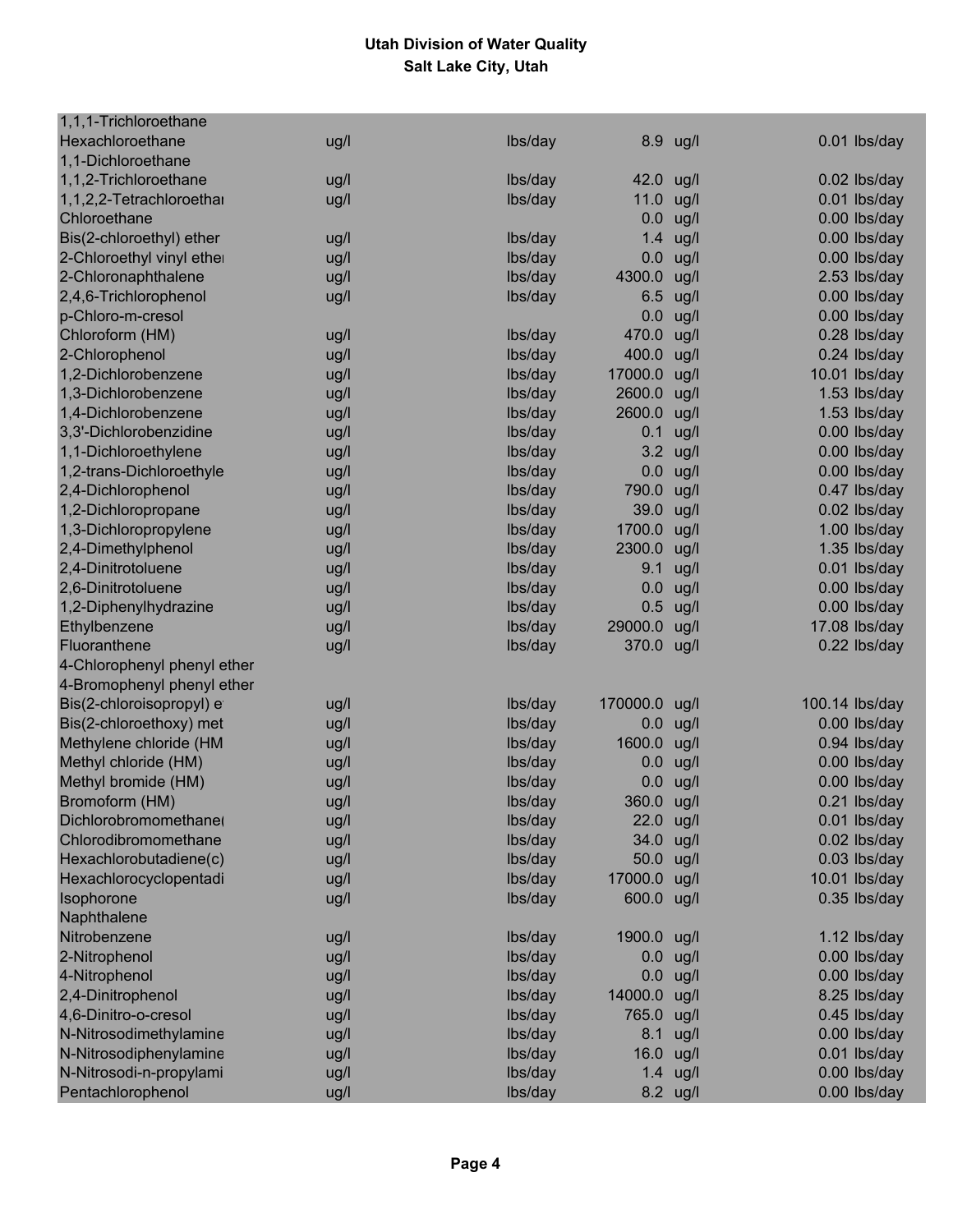| Phenol                    | ug/l | lbs/day | 4.6E+06 ug/l  |            | $2.71E+03$ lbs/day |
|---------------------------|------|---------|---------------|------------|--------------------|
| Bis(2-ethylhexyl)phthala  | ug/l | lbs/day | 5.9           | ug/l       | 0.00 lbs/day       |
| Butyl benzyl phthalate    | ug/l | lbs/day | 5200.0        | ug/l       | 3.06 lbs/day       |
| Di-n-butyl phthalate      | ug/l | Ibs/day | 12000.0 ug/l  |            | 7.07 lbs/day       |
| Di-n-octyl phthlate       |      |         |               |            |                    |
| Diethyl phthalate         | ug/l | lbs/day | 120000.0 ug/l |            | 70.69 lbs/day      |
| Dimethyl phthlate         | ug/l | lbs/day | 2.9E+06 ug/l  |            | 1.71E+03 lbs/day   |
| Benzo(a)anthracene (P)    | ug/l | lbs/day |               | $0.0$ ug/l | 0.00 lbs/day       |
| Benzo(a)pyrene (PAH)      | ug/l | lbs/day | 0.0           | ug/l       | 0.00 lbs/day       |
| Benzo(b)fluoranthene (F   | ug/l | lbs/day | 0.0           | ug/l       | 0.00 lbs/day       |
| Benzo(k)fluoranthene (F   | ug/l | lbs/day | 0.0           | ug/l       | $0.00$ lbs/day     |
| Chrysene (PAH)            | ug/l | lbs/day | 0.0           | ug/l       | 0.00 lbs/day       |
| Acenaphthylene (PAH)      |      |         |               |            |                    |
| Anthracene (PAH)          | ug/l | lbs/day | 0.0           | ug/l       | 0.00 lbs/day       |
| Dibenzo(a,h)anthracene    | ug/l | lbs/day | 0.0           | ug/l       | $0.00$ lbs/day     |
| Indeno(1,2,3-cd)pyrene    |      | lbs/day | 0.0           |            | 0.00 lbs/day       |
|                           | ug/l | lbs/day | 11000.0       | ug/l       |                    |
| Pyrene (PAH)              | ug/l |         |               | ug/l       | 6.48 lbs/day       |
| Tetrachloroethylene       | ug/l | lbs/day | 8.9           | ug/l       | 0.01 lbs/day       |
| <b>Toluene</b>            | ug/l | lbs/day | 200000        | ug/l       | 117.81 lbs/day     |
| Trichloroethylene         | ug/l | lbs/day | 81.0          | ug/l       | $0.05$ lbs/day     |
| Vinyl chloride            | ug/l | lbs/day | 525.0 ug/l    |            | $0.31$ lbs/day     |
|                           |      |         |               |            | lbs/day            |
| <b>Pesticides</b>         |      |         |               |            | lbs/day            |
| <b>Aldrin</b>             | ug/l | lbs/day |               | $0.0$ ug/l | 0.00 lbs/day       |
| <b>Dieldrin</b>           | ug/l | lbs/day | 0.0           | ug/l       | 0.00 lbs/day       |
| Chlordane                 | ug/l | lbs/day | 0.0           | ug/l       | 0.00 lbs/day       |
| $4,4'$ -DDT               | ug/l | lbs/day | 0.0           | ug/l       | 0.00 lbs/day       |
| 4,4'-DDE                  | ug/l | lbs/day | 0.0           | ug/l       | $0.00$ lbs/day     |
| $4,4'$ -DDD               | ug/l | lbs/day | 0.0           | ug/l       | $0.00$ lbs/day     |
| alpha-Endosulfan          | ug/l | lbs/day | 2.0           | ug/l       | 0.00 lbs/day       |
| beta-Endosulfan           | ug/l | lbs/day | 2.0           | ug/l       | 0.00 lbs/day       |
| <b>Endosulfan sulfate</b> | ug/l | lbs/day | 2.0           | ug/l       | $0.00$ lbs/day     |
| Endrin                    | ug/l | lbs/day | 0.8           | ug/l       | 0.00 lbs/day       |
| Endrin aldehyde           | ug/l | lbs/day | 0.8           | ug/l       | 0.00 lbs/day       |
| Heptachlor                | ug/l | lbs/day | 0.0           | ug/l       | $0.00$ lbs/day     |
| Heptachlor epoxide        |      |         |               |            |                    |
| <b>PCB's</b>              |      |         |               |            |                    |
| PCB 1242 (Arochlor 124    | ug/l | lbs/day |               | $0.0$ ug/l | 0.00 lbs/day       |
| PCB-1254 (Arochlor 125    | ug/l | lbs/day |               | $0.0$ ug/l | 0.00 lbs/day       |
| PCB-1221 (Arochlor 122    | ug/l | lbs/day |               | $0.0$ ug/l | 0.00 lbs/day       |
| PCB-1232 (Arochlor 123    | ug/l | lbs/day |               | $0.0$ ug/l | 0.00 lbs/day       |
| PCB-1248 (Arochlor 124    | ug/l | Ibs/day |               | $0.0$ ug/l | 0.00 lbs/day       |
| PCB-1260 (Arochlor 126    | ug/l | lbs/day |               | $0.0$ ug/l | 0.00 lbs/day       |
| PCB-1016 (Arochlor 10     | ug/l | lbs/day |               | $0.0$ ug/l | 0.00 lbs/day       |
| <b>Pesticide</b>          |      |         |               |            |                    |
| Toxaphene                 | ug/l |         |               | $0.0$ ug/l | 0.00 lbs/day       |
| <b>Dioxin</b>             |      |         |               |            |                    |
| Dioxin (2,3,7,8-TCDD)     | ug/l | lbs/day |               |            |                    |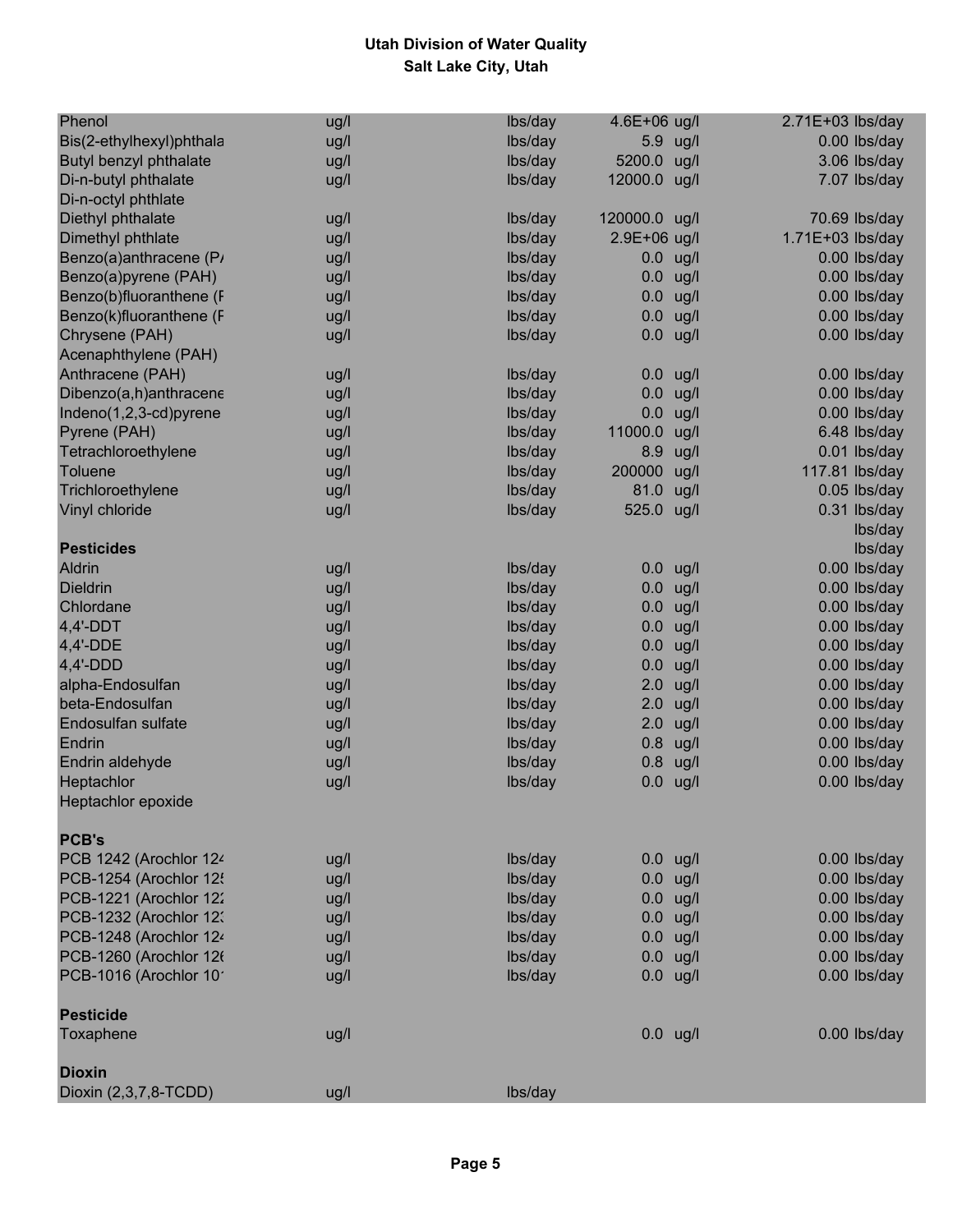| <b>Metals</b>  |      |         |              |                |
|----------------|------|---------|--------------|----------------|
| Antimony       | ug/l | lbs/day |              |                |
| Arsenic        | ug/l | lbs/day | 4300.00 ug/l | 2.53 lbs/day   |
| Asbestos       | ug/l | lbs/day |              |                |
| Beryllium      |      |         |              |                |
| Cadmium        |      |         |              |                |
| Chromium (III) |      |         |              |                |
| Chromium (VI)  |      |         |              |                |
| Copper         |      |         |              |                |
| Cyanide        | ug/l | lbs/day | 2.2E+05 ug/l | 129.60 lbs/day |
| Lead           | ug/l | lbs/day |              |                |
| Mercury        |      |         | $0.15$ ug/l  | 0.00 lbs/day   |
| Nickel         |      |         | 4600.00 ug/l | 2.71 lbs/day   |
| Selenium       | ug/l | lbs/day |              |                |
| Silver         | ug/l | lbs/day |              |                |
| Thallium       |      |         | $6.30$ ug/l  | 0.00 lbs/day   |
| <b>Zinc</b>    |      |         |              |                |

#### **There are additional standards that apply to this receiving water, but were not considered in this modeling/waste load allocation analysis.**

#### **VII. Mathematical Modeling of Stream Quality**

 Model configuration was accomplished utilizing standard modeling procedures. Data points were plotted and coefficients adjusted as required to match observed data as closely as possible.

 The modeling approach used in this analysis included one or a combination of the following models.

 (1) The Utah River Model, Utah Division of Water Quality, 1992. Based upon STREAMDO IV (Region VIII) and Supplemental Ammonia Toxicity Models; EPA Region VIII, Sept. 1990 and QUAL2E (EPA, Athens, GA).

- (2) Utah Ammonia/Chlorine Model, Utah Division of Water Quality, 1992.
- (3) AMMTOX Model, University of Colorado, Center of Limnology, and EPA Region 8
- (4) Principles of Surface Water Quality Modeling and Control. Robert V. Thomann, et.al. Harper Collins Publisher, Inc. 1987, pp. 644.

Coefficients used in the model were based, in part, upon the following references:

 (1) Rates, Constants, and Kinetics Formulations in Surface Water Quality Modeling. Environmen tal Research Laboratory, Office of Research and Development, U.S. Environmental Protection Agency, Athens Georgia. EPA/600/3-85/040 June 1985.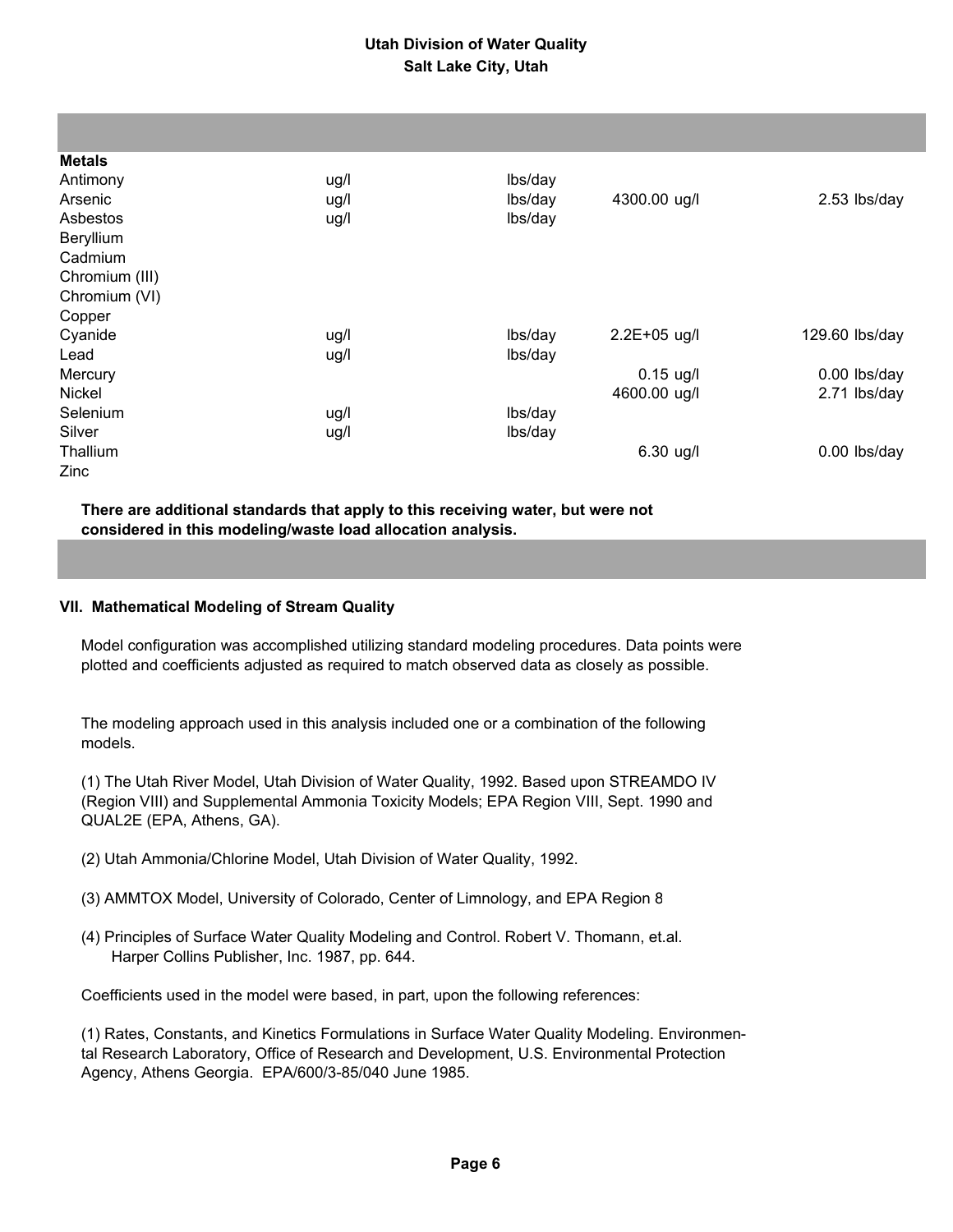(2) Principles of Surface Water Quality Modeling and Control. Robert V. Thomann, et.al. Harper Collins Publisher, Inc. 1987, pp. 644.

#### **VIII. Modeling Information**

 The required information for the model may include the following information for both the upstream conditions at low flow and the effluent conditions:

| $D.O.$ mg/l                         |
|-------------------------------------|
| Total Residual Chlorine (TRC), mg/l |
| Total NH3-N, mg/l                   |
| Total Dissolved Solids (TDS), mg/l  |
| Toxic Organics of Concern, ug/l     |
|                                     |

#### **Other Conditions**

 In addition to the upstream and effluent conditions, the models require a variety of physical and biological coefficients and other technical information. In the process of actually establishing the permit limits for an effluent, values are used based upon the available data, model calibration, literature values, site visits and best professional judgement.

# **Model Inputs**

 The following is upstream and discharge information that was utilized as inputs for the analysis. Dry washes are considered to have an upstream flow equal to the flow of the discharge.

| <b>Current Upstream Information</b> | <b>Stream</b>       |                |          |                   |                  |           |            |             |
|-------------------------------------|---------------------|----------------|----------|-------------------|------------------|-----------|------------|-------------|
|                                     | <b>Critical Low</b> |                |          |                   |                  |           |            |             |
|                                     | <b>Flow</b>         | Temp.          | pH       | T-NH <sub>3</sub> | BOD <sub>5</sub> | <b>DO</b> | <b>TRC</b> | <b>TDS</b>  |
|                                     | cfs                 | Deg. C         |          | mg/l as N         | mg/l             | mg/l      | mg/l       | mg/l        |
| Summer (Irrig. Season)              | 0.0                 | 14.0           | 7.3      | 0.00              | 1.00             | 11.29     | 0.00       | 650.0       |
| Fall                                | 0.0                 | 12.0           | 8.1      | 0.00              | 1.00             | ---       | 0.00       | 650.0       |
| Winter                              | 0.0                 | 4.0            | 8.0      | 0.00              | 1.00             | ---       | 0.00       | 650.0       |
| Spring                              | 0.0                 | 9.4            | 8.0      | 0.00              | 1.00             | ---       | 0.00       | 650.0       |
| <b>Dissolved</b>                    | Al                  | As             | Cd       | CrIII             | CrVI             | Copper    | Fe         | <b>Pb</b>   |
| Metals                              | ug/l                | ug/l           | ug/l     | ug/l              | ug/l             | ug/l      | ug/l       | ug/l        |
| All Seasons                         | $1.59*$             | $0.53*$        | $0.053*$ | $0.53*$           | $2.65*$          | $0.53*$   | $0.83*$    | $0.53*$     |
| <b>Dissolved</b>                    | Hg                  | N <sub>i</sub> | Se       | Ag                | Zn               | Boron     |            |             |
| Metals                              | ug/l                | ug/l           | ug/l     | ug/l              | ug/l             | ug/l      |            |             |
| All Seasons                         | 0.0000              | $0.53*$        | $1.06*$  | $0.1*$            | $0.053*$         | 10.0      |            | $*$ 1/2 MDL |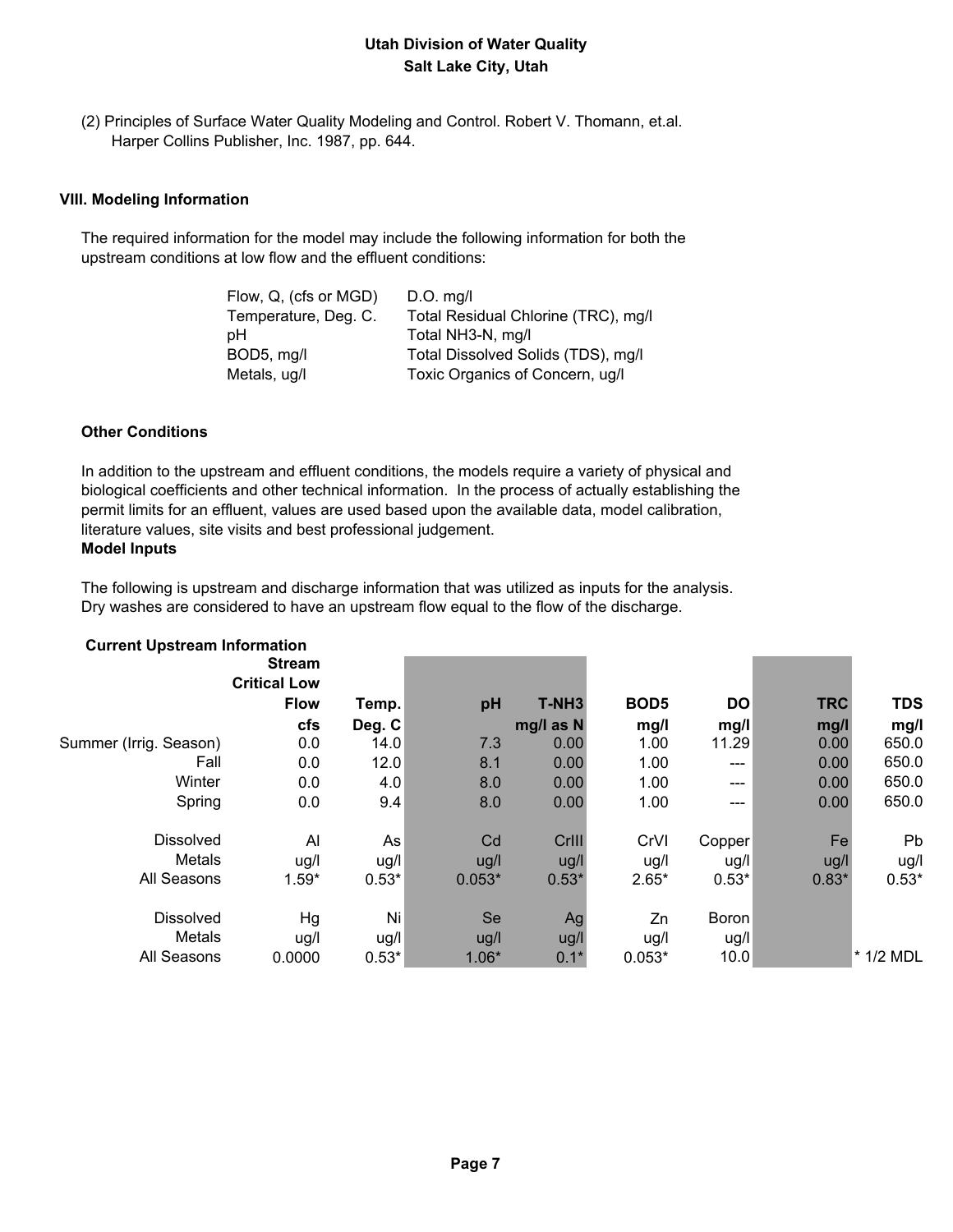#### **Projected Discharge Information**

| Season | Flow, MGD | Temp. | <b>TDS</b><br>mq/l | TDS<br>tons/day |
|--------|-----------|-------|--------------------|-----------------|
| Summer | 0.07000   | 31.3  | 316.00             | 0.09222         |
| Fall   | 0.07000   | 23.4  |                    |                 |
| Winter | 0.07000   | 17.7  |                    |                 |
| Spring | 0.07000   | 25.8  |                    |                 |

 All model numerical inputs, intermediate calculations, outputs and graphs are available for discussion, inspection and copy at the Division of Water Quality.

#### **IX. Effluent Limitations**

 Current State water quality standards are required to be met under a variety of conditions including in-stream flows targeted to the 7-day, 10-year low flow (R317-2-9).

 Other conditions used in the modeling effort coincide with the environmental conditions expected at low stream flows.

#### **Effluent Limitation for Flow based upon Water Quality Standards**

In-stream criteria of downstream segments will be met with an effluent flow maximum value as follows:

| Season |           | Daily Average |  |  |  |
|--------|-----------|---------------|--|--|--|
| Summer | 0.070 MGD | $0.108$ cfs   |  |  |  |
| Fall   | 0.070 MGD | $0.108$ cfs   |  |  |  |
| Winter | 0.070 MGD | $0.108$ cfs   |  |  |  |
| Spring | 0.070 MGD | $0.108$ cfs   |  |  |  |
|        |           |               |  |  |  |

#### **Flow Requirement or Loading Requirement**

 The calculations in this wasteload analysis utilize the maximum effluent discharge flow of 0.07 MGD. If the discharger is allowed to have a flow greater than 0.07 MGD during 7Q10 conditions, and effluent limit concentrations as indicated, then water quality standards will be violated. In order to prevent this from occuring, the permit writers must include the discharge flow limititation as indicated above; or, include loading effluent limits in the permit.

#### **Effluent Limitation for Whole Effluent Toxicity (WET) based upon WET Policy**

Effluent Toxicity will not occur in downstream segements if the values below are met.

| <b>WET Requirements</b> | LC50 > | <b>EOP Effluent</b> | [Acute]   |
|-------------------------|--------|---------------------|-----------|
|                         | IC25 > | 99.1% Effluent      | [Chronic] |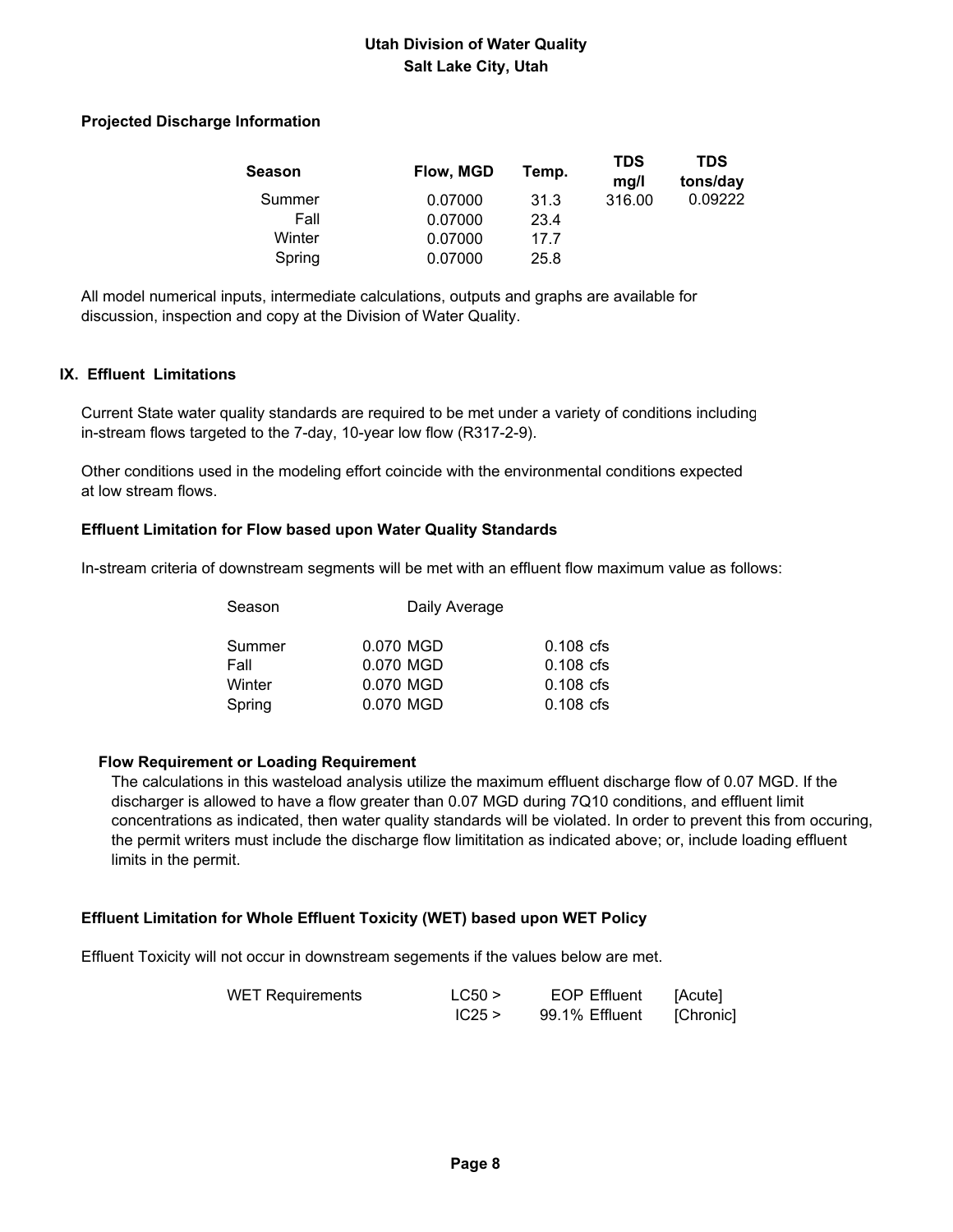#### **Effluent Limitation for Biological Oxygen Demand (BOD) based upon Water Quality Standards or Regulations**

 In-stream criteria of downstream segments for Dissolved Oxygen will be met with an effluent BOD limitation as follows:

| Season | Concentration     |                                  |
|--------|-------------------|----------------------------------|
| Summer | 25.0 mg/l as BOD5 | 14.6 lbs/day                     |
| Fall   | 25.0 mg/l as BOD5 | 14.6 lbs/day                     |
| Winter | 25.0 mg/l as BOD5 | 14.6 $\frac{\text{b}}{\text{d}}$ |
| Spring | 25.0 mg/l as BOD5 | 14.6 lbs/day                     |

#### **Effluent Limitation for Dissolved Oxygen (DO) based upon Water Quality Standards**

 In-stream criteria of downstream segments for Dissolved Oxygen will be met with an effluent D.O. limitation as follows:

| Season | <b>Concentration</b> |
|--------|----------------------|
| Summer | 5.00                 |
| Fall   | 5.00                 |
| Winter | 5.00                 |
| Spring | 5.00                 |

#### **Effluent Limitation for Total Ammonia based upon Water Quality Standards**

 In-stream criteria of downstream segments for Total Ammonia will be met with an effluent limitation (expressed as Total Ammonia as N) as follows:

| <b>Season</b> |                      |  |                |      |         |
|---------------|----------------------|--|----------------|------|---------|
|               | <b>Concentration</b> |  |                |      |         |
| Summer        | 4 Day Avg. - Chronic |  | 4.9 mg/l as N  | 2.9  | lbs/day |
|               | 1 Hour Avg. - Acute  |  | 17.5 mg/l as N | 10.2 | lbs/day |
| Fall          | 4 Day Avg. - Chronic |  | 4.4 mg/l as N  | 2.6  | lbs/day |
|               | 1 Hour Avg. - Acute  |  | 14.3 mg/l as N | 8.3  | lbs/day |
| Winter        | 4 Day Avg. - Chronic |  | 4.6 mg/l as N  | 2.7  | lbs/day |
|               | 1 Hour Avg. - Acute  |  | 14.6 mg/l as N | 8.5  | lbs/day |
| Spring        | 4 Day Avg. - Chronic |  | 4.4 mg/l as N  | 2.6  | lbs/day |
|               | 1 Hour Avg. - Acute  |  | 14.3 mg/l as N | 8.3  | lbs/day |

Acute limit calculated with an Acute Zone of Initial Dilution (ZID) to be equal to 100.%.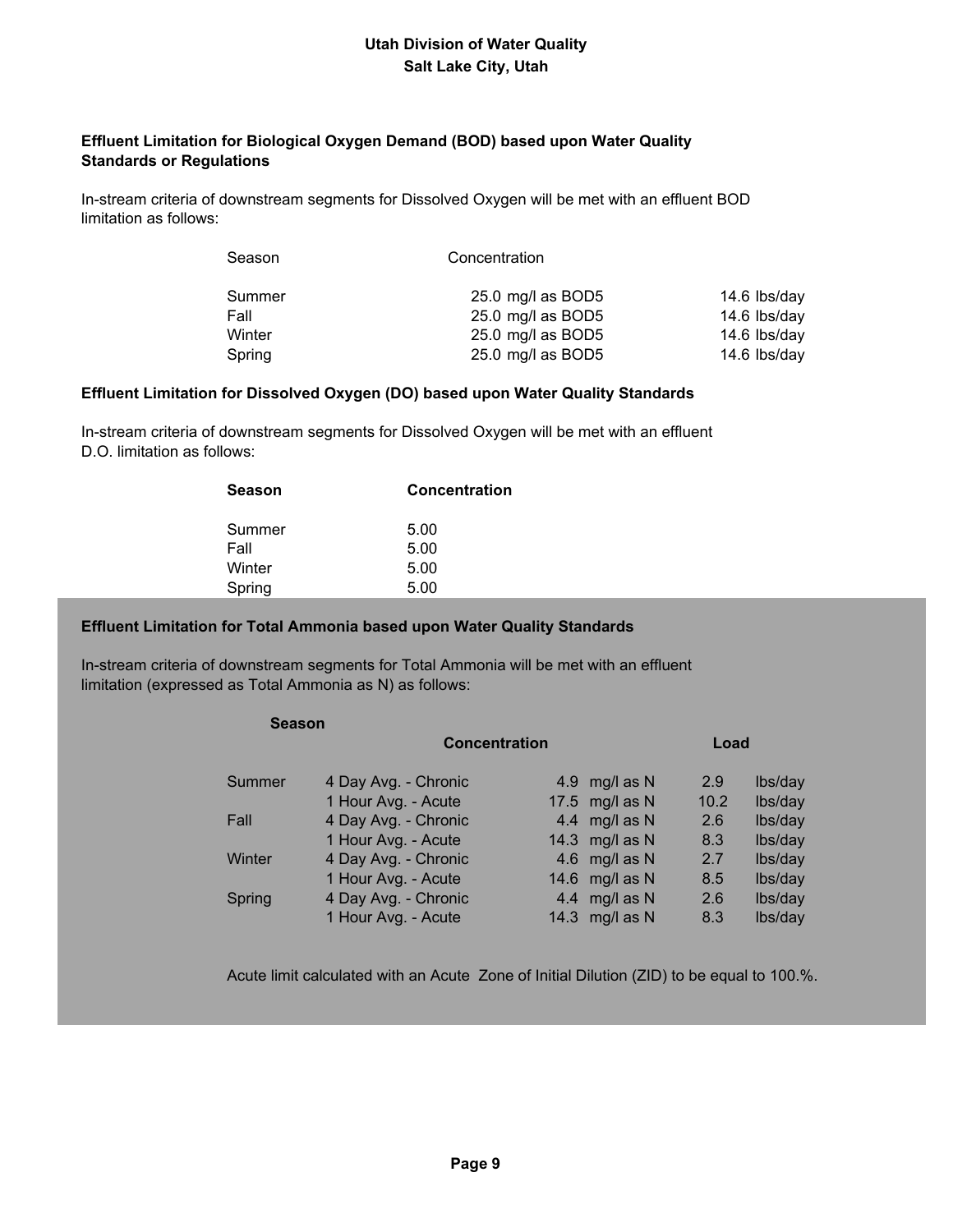#### **Effluent Limitation for Total Residual Chlorine based upon Water Quality Standards**

 In-stream criteria of downstream segments for Total Residual Chlorine will be met with an effluent limitation as follows:

| <b>Season</b> |                      | <b>Concentration</b> |      |      | Load    |  |
|---------------|----------------------|----------------------|------|------|---------|--|
| Summer        | 4 Day Avg. - Chronic | 0.011                | mg/l | 0.01 | lbs/day |  |
|               | 1 Hour Avg. - Acute  | 0.019                | mg/l | 0.01 | lbs/day |  |
| Fall          | 4 Day Avg. - Chronic | 0.011                | mg/l | 0.01 | lbs/day |  |
|               | 1 Hour Avg. - Acute  | 0.019                | mg/l | 0.01 | lbs/day |  |
| Winter        | 4 Day Avg. - Chronic | 0.011                | mg/l | 0.01 | lbs/day |  |
|               | 1 Hour Avg. - Acute  | 0.019                | mg/l | 0.01 | lbs/day |  |
| Spring        | 4 Day Avg. - Chronic | 0.011                | mg/l | 0.00 | lbs/day |  |
|               | 1 Hour Avg. - Acute  | 0.019                | mg/l | 0.00 | lbs/day |  |
|               |                      |                      |      |      |         |  |

#### **Effluent Limitations for Total Dissolved Solids based upon Water Quality Standards**

| <b>Season</b> |                      | <b>Concentration</b> |      | Load |          |
|---------------|----------------------|----------------------|------|------|----------|
| Summer        | Maximum, Acute       | 1205.1               | mq/l | 0.35 | tons/day |
| Fall          | Maximum, Acute       | 1205.1               | mg/l | 0.35 | tons/day |
| Winter        | Maximum, Acute       | 1205.1               | mg/l | 0.35 | tons/day |
| Spring        | 4 Day Avg. - Chronic | 1205.1               | mg/l | 0.35 | tons/day |

Colorado Salinity Forum Limits Determined by Permitting Section

#### **Effluent Limitations for Total Recoverable Metals based upon Water Quality Standards**

 In-stream criteria of downstream segments for Dissolved Metals will be met with an effluent limitation as follows (based upon a hardness of 300 mg/l):

|               |               | 4 Day Average |               |               | 1 Hour Average |               |
|---------------|---------------|---------------|---------------|---------------|----------------|---------------|
|               | Concentration |               | Load          | Concentration |                | Load          |
| Aluminum      | N/A           |               | N/A           | 756.9         | ug/l           | $0.5$ lbs/day |
| Arsenic       | 151.38 ug/l   |               | $0.1$ lbs/day | 343.1         | ug/l           | $0.2$ lbs/day |
| Cadmium       | 1.91          | ug/l          | 0.0 lbs/day   | 5.6           | ug/l           | 0.0 lbs/day   |
| Chromium III  | 213.87 ug/l   |               | $0.1$ lbs/day | 4,474.6       | ug/l           | 3.1 lbs/day   |
| Chromium VI   | 11.06 ug/l    |               | 0.0 lbs/day   | 16.1          | ug/l           | 0.0 lbs/day   |
| Copper        | 24.07 ug/l    |               | $0.0$ lbs/day | 39.8          | ug/l           | $0.0$ lbs/day |
| Iron          | N/A           |               | N/A           | 1,009.2       | ug/l           | 0.7 lbs/day   |
| Lead          | 12.99 ug/l    |               | 0.0 lbs/day   | 333.6         | ug/l           | $0.2$ lbs/day |
| Mercury       | 0.01          | ug/l          | 0.0 lbs/day   | 2.4           | ug/l           | 0.0 lbs/day   |
| <b>Nickel</b> | 133.34 ug/l   |               | $0.1$ lbs/day | 1,199.4       | ug/l           | $0.8$ lbs/day |
| Selenium      | $4.63$ ug/l   |               | 0.0 lbs/day   | 20.2          | ug/l           | 0.0 lbs/day   |
| Silver        |               | $N/A$ ug/l    | N/A lbs/day   | 25.3          | ug/l           | 0.0 lbs/day   |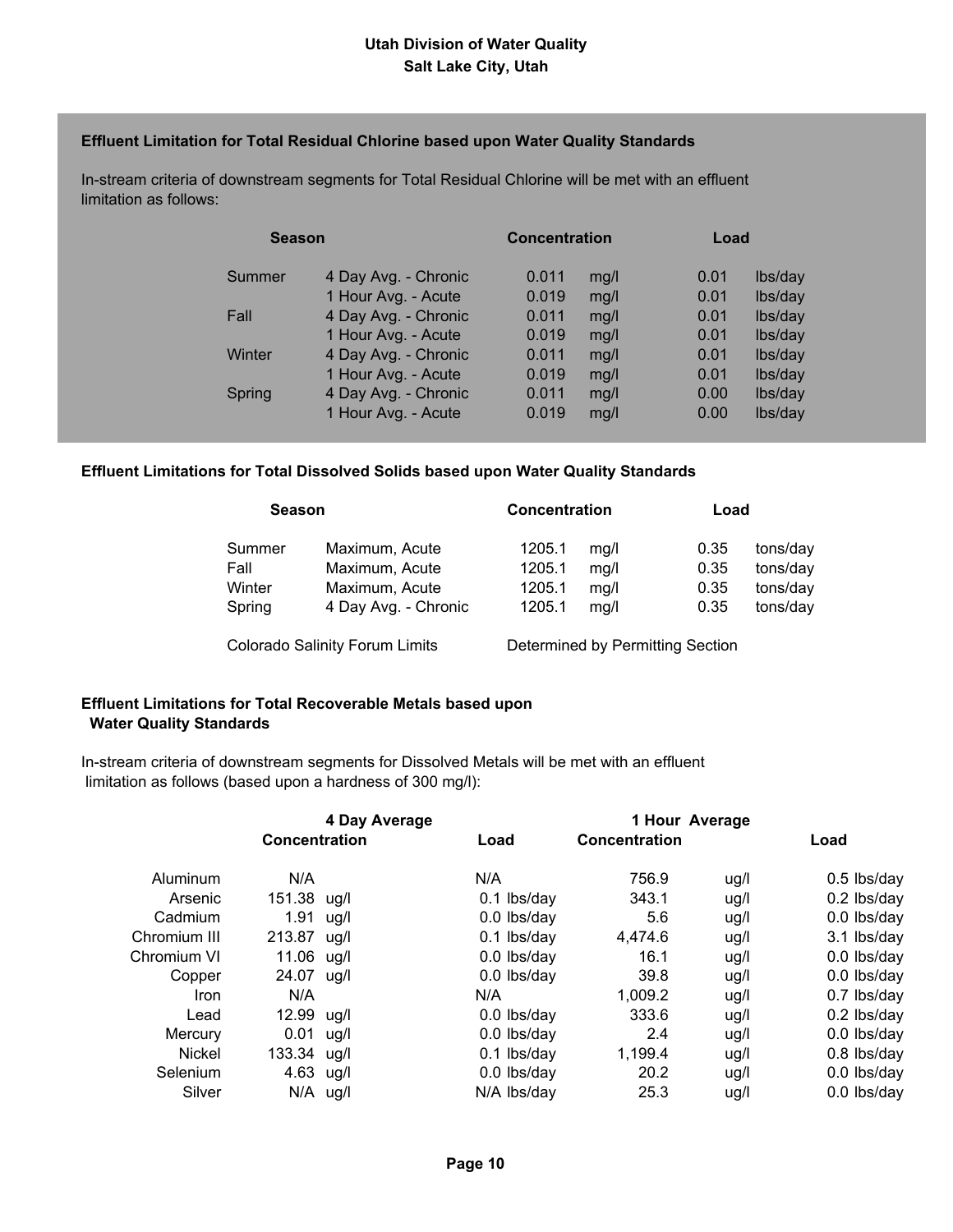| Zinc                           | 306.74 ug/l                                                 | $0.1$ lbs/day | 306.7 | ug/l | $0.2$ lbs/day |
|--------------------------------|-------------------------------------------------------------|---------------|-------|------|---------------|
| Cyanide                        | $5.25$ ug/l                                                 | $0.0$ lbs/day | 22.2  | ug/l | 0.0 lbs/day   |
| <b>Water Quality Standards</b> | <b>Effluent Limitations for Heat/Temperature based upon</b> |               |       |      |               |
| Summer                         | 16.0 Deg. C.                                                | 60.8 Deg. F   |       |      |               |
| Fall                           | 14.0 Deg. C.                                                | 57.2 Deg. F   |       |      |               |
| Winter                         | 6.0 Deg. C.                                                 | 42.8 Deg. F   |       |      |               |
| Spring                         | 11.4 Deg. C.                                                | 52.6 Deg. F   |       |      |               |

### **Effluent Limitations for Organics [Pesticides] Based upon Water Quality Standards**

 In-stream criteria of downstream segments for Organics [Pesticides] will be met with an effluent limit as follows:

|                   | 4 Day Average        |                    | 1 Hour Average       |      |                    |
|-------------------|----------------------|--------------------|----------------------|------|--------------------|
|                   | <b>Concentration</b> | Load               | <b>Concentration</b> |      | Load               |
| <b>Aldrin</b>     |                      |                    | $1.5E + 00$          | ug/l | $1.63E-03$ lbs/day |
| Chlordane         | 4.30E-03 ug/l        | $2.51E-03$ lbs/day | $1.2E + 00$          | ug/l | 1.30E-03 lbs/day   |
| DDT, DDE          | 1.00E-03 ug/l        | 5.84E-04 lbs/day   | 5.5E-01              | ug/l | 5.97E-04 lbs/day   |
| <b>Dieldrin</b>   | 1.90E-03 ug/l        | 1.11E-03 lbs/day   | $1.3E + 00$          | ug/l | 1.36E-03 lbs/day   |
| Endosulfan        | 5.60E-02 ug/l        | 3.27E-02 lbs/day   | $1.1E - 01$          | ug/l | 1.19E-04 lbs/day   |
| <b>Endrin</b>     | 2.30E-03 ug/l        | 1.34E-03 lbs/day   | $9.0E - 02$          | ug/l | 9.76E-05 lbs/day   |
| <b>Guthion</b>    | $0.00E + 00$ ug/l    | $0.00E+00$ lbs/day | $1.0E - 02$          | ug/l | 1.08E-05 lbs/day   |
| Heptachlor        | 3.80E-03 ug/l        | 2.22E-03 lbs/day   | $2.6E - 01$          | ug/l | 2.82E-04 lbs/day   |
| Lindane           | 8.00E-02 ug/l        | 4.67E-02 lbs/day   | $1.0E + 00$          | ug/l | 1.08E-03 lbs/day   |
| Methoxychlor      | $0.00E + 00$ ug/l    | $0.00E+00$ lbs/day | 3.0E-02              | ug/l | 3.25E-05 lbs/day   |
| <b>Mirex</b>      | $0.00E + 00$ ug/l    | $0.00E+00$ lbs/day | $1.0E - 02$          | ug/l | 1.08E-05 lbs/day   |
| Parathion         | $0.00E + 00$ ug/l    | $0.00E+00$ lbs/day | $4.0E - 02$          | ug/l | 4.34E-05 lbs/day   |
| PCB's             | 1.40E-02 ug/l        | 8.17E-03 lbs/day   | $2.0E + 00$          | ug/l | 2.17E-03 lbs/day   |
| Pentachlorophenol | $1.30E + 01$ ug/l    | 7.59E+00 lbs/day   | $2.0E + 01$          | ug/l | 2.17E-02 lbs/day   |
| Toxephene         | 2.00E-04 ug/l        | 1.17E-04 lbs/day   | 7.3E-01              | ug/l | 7.92E-04 lbs/day   |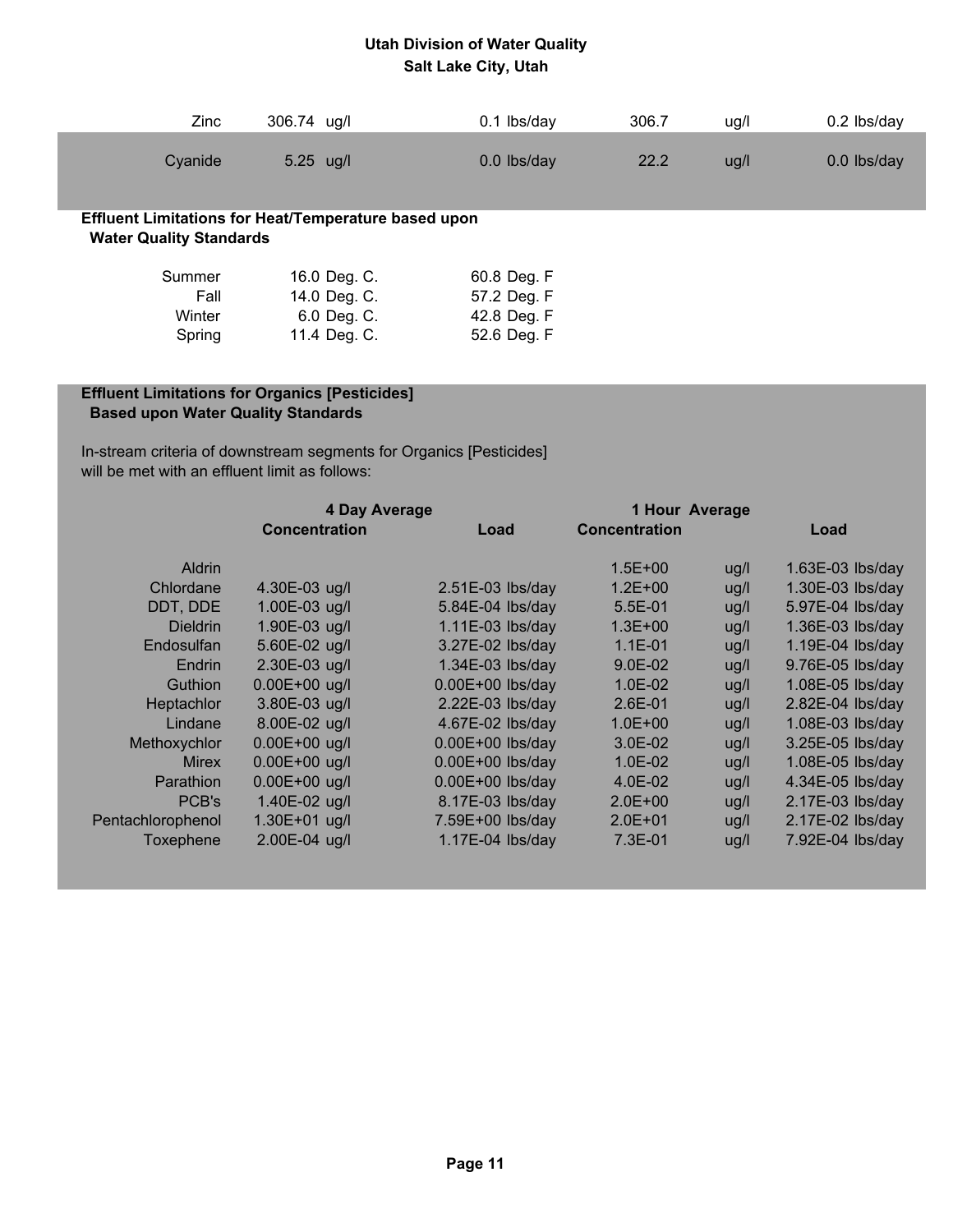### **Effluent Targets for Pollution Indicators Based upon Water Quality Standards**

 In-stream criteria of downstream segments for Pollution Indicators will be met with an effluent limit as follows:

|                               | 1 Hour Average           |              |  |  |
|-------------------------------|--------------------------|--------------|--|--|
|                               | Loading<br>Concentration |              |  |  |
|                               |                          |              |  |  |
| Gross Beta (pCi/l)            | 50.0 pCi/L               |              |  |  |
| BOD (mg/l)                    | $5.0$ mg/l               | 3.5 lbs/day  |  |  |
| Nitrates as N                 | $4.0$ mg/l               | 2.8 lbs/day  |  |  |
| Total Phosphorus as P         | $0.05$ mg/l              | 0.0 lbs/day  |  |  |
| <b>Total Suspended Solids</b> | 90.0 mg/l                | 63.1 lbs/day |  |  |

Note: Pollution indicator targets are for information purposes only.

#### **Effluent Limitations for Protection of Human Health [Toxics Rule] Based upon Water Quality Standards (Most stringent of 1C or 3A & 3B as appropriate.)**

 In-stream criteria of downstream segments for Protection of Human Health [Toxics] will be met with an effluent limit as follows:

|                           | <b>Maximum Concentration</b> |                  |  |  |
|---------------------------|------------------------------|------------------|--|--|
|                           | Concentration                | Load             |  |  |
| <b>Toxic Organics</b>     |                              |                  |  |  |
| Acenaphthene              | 2.72E+03 ug/l                | 1.59E+00 lbs/day |  |  |
| Acrolein                  | 7.87E+02 ug/l                | 4.59E-01 lbs/day |  |  |
| Acrylonitrile             | 6.66E-01 ug/l                | 3.89E-04 lbs/day |  |  |
| <b>Benzene</b>            | 7.17E+01 ug/l                | 4.18E-02 lbs/day |  |  |
| <b>Benzidine</b>          | ug/l                         | lbs/day          |  |  |
| Carbon tetrachloride      | 4.44E+00 ug/l                | 2.59E-03 lbs/day |  |  |
| Chlorobenzene             | 2.12E+04 ug/l                | 1.24E+01 lbs/day |  |  |
| 1,2,4-Trichlorobenzene    |                              |                  |  |  |
| Hexachlorobenzene         | 7.77E-04 ug/l                | 4.54E-07 lbs/day |  |  |
| 1,2-Dichloroethane        | 9.99E+01 ug/l                | 5.83E-02 lbs/day |  |  |
| 1,1,1-Trichloroethane     |                              |                  |  |  |
| Hexachloroethane          | 8.98E+00 ug/l                | 5.24E-03 lbs/day |  |  |
| 1,1-Dichloroethane        |                              |                  |  |  |
| 1,1,2-Trichloroethane     | 4.24E+01 ug/l                | 2.47E-02 lbs/day |  |  |
| 1,1,2,2-Tetrachloroethane | 1.11E+01 ug/l                | 6.48E-03 lbs/day |  |  |
| Chloroethane              |                              |                  |  |  |
| Bis(2-chloroethyl) ether  | 1.41E+00 ug/l                | 8.25E-04 lbs/day |  |  |
| 2-Chloroethyl vinyl ether |                              |                  |  |  |
| 2-Chloronaphthalene       | 4.34E+03 ug/l                | 2.53E+00 lbs/day |  |  |
| 2,4,6-Trichlorophenol     | 6.56E+00 ug/l                | 3.83E-03 lbs/day |  |  |
| p-Chloro-m-cresol         |                              |                  |  |  |
| Chloroform (HM)           | 4.74E+02 ug/l                | 2.77E-01 lbs/day |  |  |
| 2-Chlorophenol            | 4.04E+02 ug/l                | 2.36E-01 lbs/day |  |  |
| 1,2-Dichlorobenzene       | 1.72E+04 ug/l                | 1.00E+01 lbs/day |  |  |
| 1,3-Dichlorobenzene       | 2.62E+03 ug/l                | 1.53E+00 lbs/day |  |  |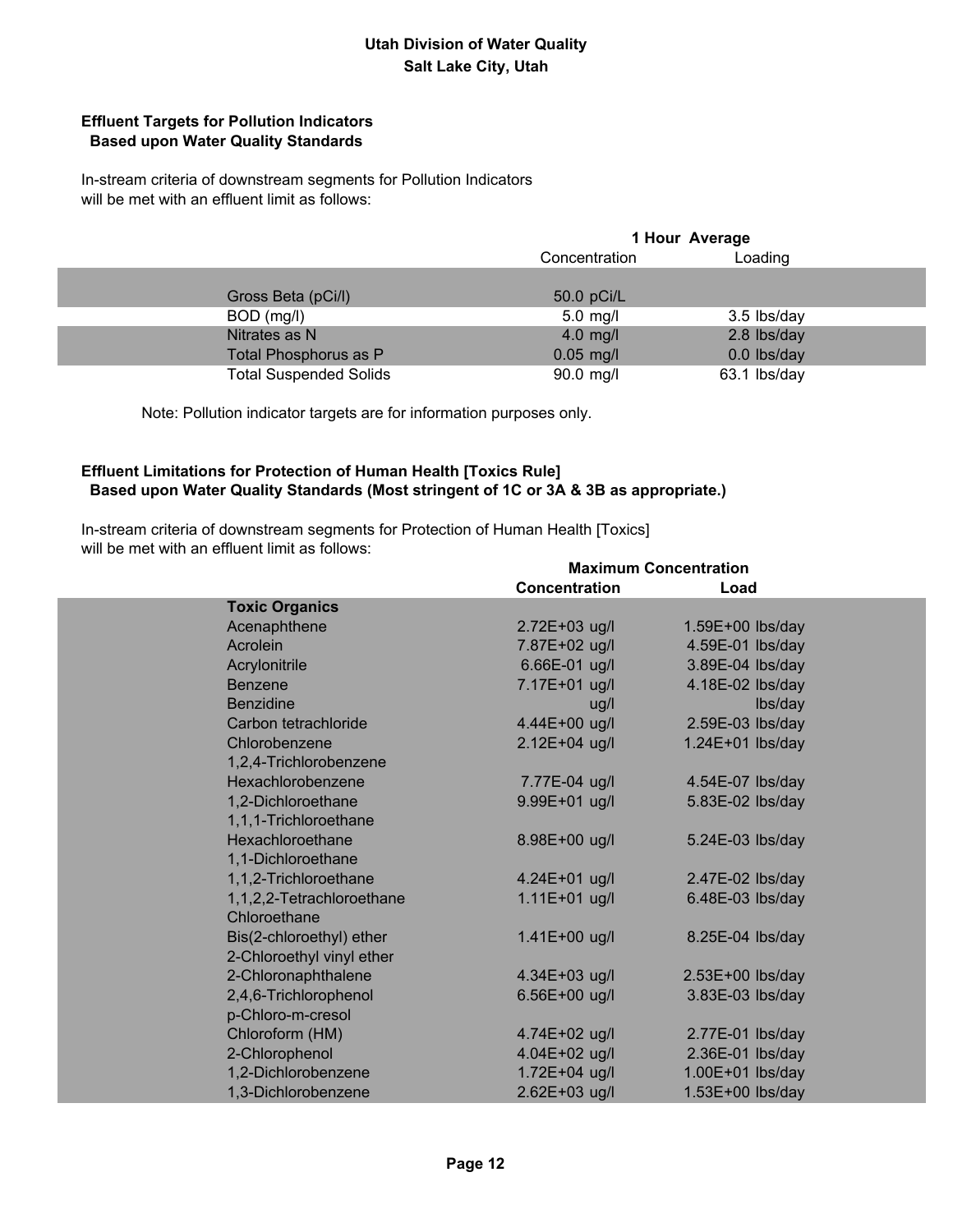| 1,4-Dichlorobenzene                    | 2.62E+03 ug/l | 1.53E+00 lbs/day |
|----------------------------------------|---------------|------------------|
| 3,3'-Dichlorobenzidine                 | 7.77E-02 ug/l | 4.54E-05 lbs/day |
| 1,1-Dichloroethylene                   | 3.23E+00 ug/l | 1.89E-03 lbs/day |
| 1,2-trans-Dichloroethylene1            |               |                  |
| 2,4-Dichlorophenol                     | 7.97E+02 ug/l | 4.65E-01 lbs/day |
| 1,2-Dichloropropane                    | 3.94E+01 ug/l | 2.30E-02 lbs/day |
| 1,3-Dichloropropylene                  | 1.72E+03 ug/l | 1.00E+00 lbs/day |
| 2,4-Dimethylphenol                     | 2.32E+03 ug/l | 1.35E+00 lbs/day |
| 2,4-Dinitrotoluene                     | 9.18E+00 ug/l | 5.36E-03 lbs/day |
| 2,6-Dinitrotoluene                     |               |                  |
| 1,2-Diphenylhydrazine                  | 5.45E-01 ug/l | 3.18E-04 lbs/day |
| Ethylbenzene                           | 2.93E+04 ug/l | 1.71E+01 lbs/day |
| Fluoranthene                           | 3.73E+02 ug/l | 2.18E-01 lbs/day |
| 4-Chlorophenyl phenyl ether            |               |                  |
| 4-Bromophenyl phenyl ether             |               |                  |
| Bis(2-chloroisopropyl) ether           | 1.72E+05 ug/l | 1.00E+02 lbs/day |
| Bis(2-chloroethoxy) methane            |               |                  |
| Methylene chloride (HM)                | 1.61E+03 ug/l | 9.43E-01 lbs/day |
| Methyl chloride (HM)                   |               |                  |
| Methyl bromide (HM)                    |               |                  |
| Bromoform (HM)                         | 3.63E+02 ug/l | 2.12E-01 lbs/day |
| Dichlorobromomethane(HM)               | 2.22E+01 ug/l | 1.30E-02 lbs/day |
| Chlorodibromomethane (HM)              | 3.43E+01 ug/l | 2.00E-02 lbs/day |
| Hexachlorocyclopentadiene              | 1.72E+04 ug/l | 1.00E+01 lbs/day |
| Isophorone                             | 6.06E+02 ug/l | 3.53E-01 lbs/day |
| Naphthalene                            |               |                  |
| Nitrobenzene                           | 1.92E+03 ug/l | 1.12E+00 lbs/day |
| 2-Nitrophenol                          |               |                  |
| 4-Nitrophenol                          |               |                  |
| 2,4-Dinitrophenol                      | 1.41E+04 ug/l | 8.25E+00 lbs/day |
| 4,6-Dinitro-o-cresol                   | 7.72E+02 ug/l | 4.51E-01 lbs/day |
| N-Nitrosodimethylamine                 | 8.17E+00 ug/l | 4.77E-03 lbs/day |
| N-Nitrosodiphenylamine                 | 1.61E+01 ug/l | 9.43E-03 lbs/day |
| N-Nitrosodi-n-propylamine              | 1.41E+00 ug/l | 8.25E-04 lbs/day |
| Pentachlorophenol                      | 8.28E+00 ug/l | 4.83E-03 lbs/day |
| Phenol                                 | 4.64E+06 ug/l | 2.71E+03 lbs/day |
| Bis(2-ethylhexyl)phthalate             | 5.95E+00 ug/l | 3.48E-03 lbs/day |
| Butyl benzyl phthalate                 | 5.25E+03 ug/l | 3.06E+00 lbs/day |
| Di-n-butyl phthalate                   | 1.21E+04 ug/l | 7.07E+00 lbs/day |
| Di-n-octyl phthlate                    |               |                  |
| Diethyl phthalate                      | 1.21E+05 ug/l | 7.07E+01 lbs/day |
| Dimethyl phthlate                      | 2.93E+06 ug/l | 1.71E+03 lbs/day |
| Benzo(a)anthracene (PAH)               | 3.13E-02 ug/l | 1.83E-05 lbs/day |
| Benzo(a)pyrene (PAH)                   | 3.13E-02 ug/l | 1.83E-05 lbs/day |
| Benzo(b)fluoranthene (PAH)             | 3.13E-02 ug/l | 1.83E-05 lbs/day |
| Benzo(k)fluoranthene (PAH)             |               |                  |
|                                        | 3.13E-02 ug/l | 1.83E-05 lbs/day |
| Chrysene (PAH)<br>Acenaphthylene (PAH) | 3.13E-02 ug/l | 1.83E-05 lbs/day |
|                                        |               |                  |
| Anthracene (PAH)                       |               |                  |
| Dibenzo(a,h)anthracene (PAH)           | 3.13E-02 ug/l | 1.83E-05 lbs/day |
| Indeno(1,2,3-cd)pyrene (PAH)           | 3.13E-02 ug/l | 1.83E-05 lbs/day |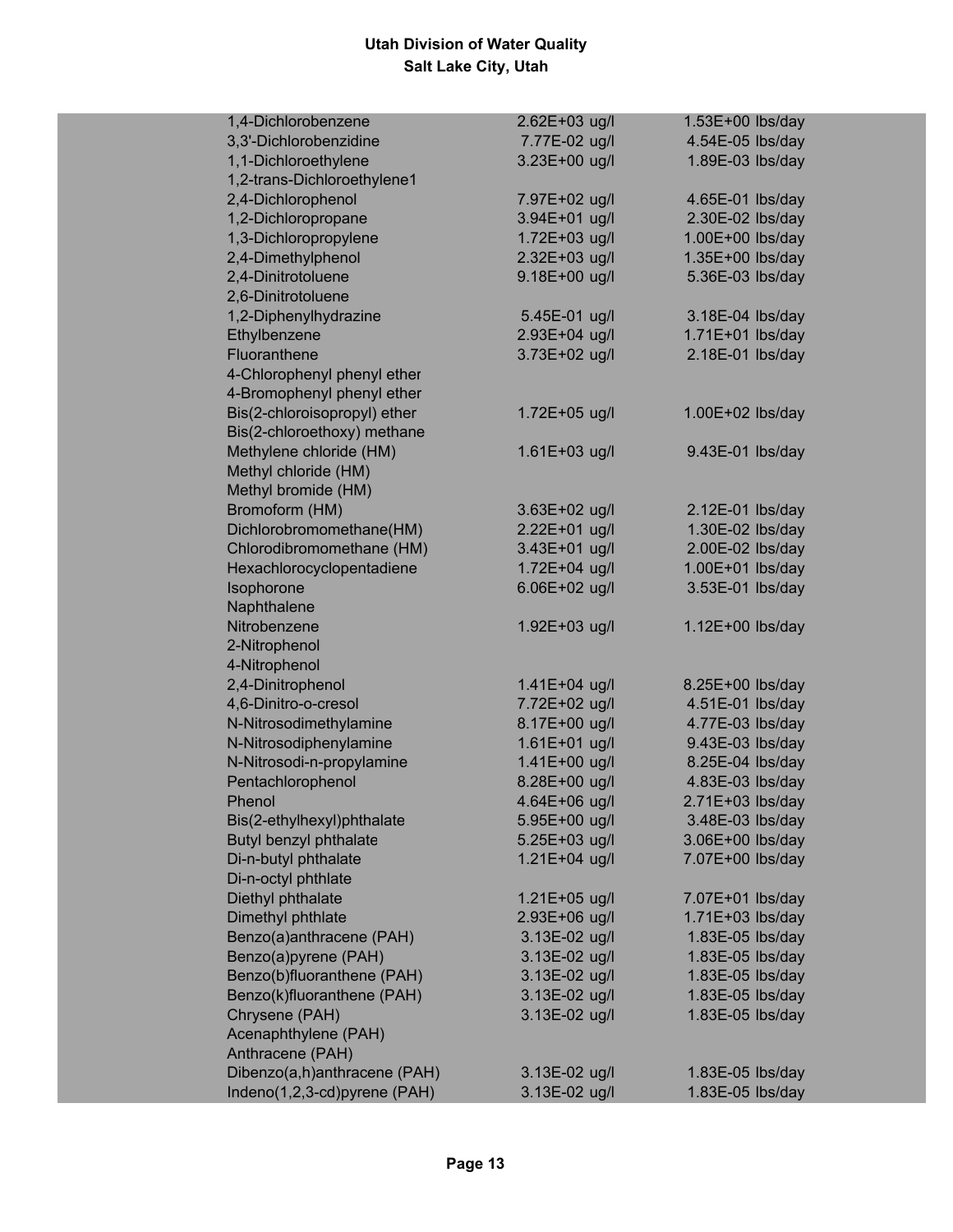| Pyrene (PAH)<br>1.11E+04 ug/l<br>6.48E+00 lbs/day             |         |
|---------------------------------------------------------------|---------|
| Tetrachloroethylene<br>8.98E+00 ug/l<br>5.24E-03 lbs/day      |         |
| 2.02E+05 ug/l<br><b>Toluene</b><br>1.18E+02 lbs/day           |         |
| 8.17E+01 ug/l<br>4.77E-02 lbs/day<br>Trichloroethylene        |         |
| 5.30E+02 ug/l<br>3.09E-01 lbs/day<br>Vinyl chloride           |         |
|                                                               |         |
| <b>Pesticides</b>                                             |         |
| Aldrin<br>1.41E-04 ug/l<br>8.25E-08 lbs/day                   |         |
| 1.41E-04 ug/l<br>8.25E-08 lbs/day<br><b>Dieldrin</b>          |         |
| 5.95E-04 ug/l<br>3.48E-07 lbs/day<br>Chlordane                |         |
| 5.95E-04 ug/l<br>$4,4'-DDT$<br>3.48E-07 lbs/day               |         |
| 4,4'-DDE<br>5.95E-04 ug/l<br>3.48E-07 lbs/day                 |         |
| 4,4'-DDD<br>8.48E-04 ug/l<br>4.95E-07 lbs/day                 |         |
| alpha-Endosulfan<br>2.02E+00 ug/l<br>1.18E-03 lbs/day         |         |
| beta-Endosulfan<br>2.02E+00 ug/l<br>1.18E-03 lbs/day          |         |
| Endosulfan sulfate<br>2.02E+00 ug/l<br>1.18E-03 lbs/day       |         |
| 8.17E-01 ug/l<br>4.77E-04 lbs/day<br>Endrin                   |         |
| 8.17E-01 ug/l<br>4.77E-04 lbs/day<br>Endrin aldehyde          |         |
| Heptachlor<br>2.12E-04 ug/l<br>1.24E-07 lbs/day               |         |
| Heptachlor epoxide                                            |         |
|                                                               |         |
| <b>PCB's</b>                                                  |         |
| PCB 1242 (Arochlor 1242)<br>4.54E-05 ug/l<br>2.65E-08 lbs/day |         |
| PCB-1254 (Arochlor 1254)<br>4.54E-05 ug/l<br>2.65E-08 lbs/day |         |
| PCB-1221 (Arochlor 1221)<br>4.54E-05 ug/l<br>2.65E-08 lbs/day |         |
| PCB-1232 (Arochlor 1232)<br>4.54E-05 ug/l<br>2.65E-08 lbs/day |         |
| PCB-1248 (Arochlor 1248)<br>4.54E-05 ug/l<br>2.65E-08 lbs/day |         |
| PCB-1260 (Arochlor 1260)<br>4.54E-05 ug/l<br>2.65E-08 lbs/day |         |
| PCB-1016 (Arochlor 1016)<br>4.54E-05 ug/l<br>2.65E-08 lbs/day |         |
|                                                               |         |
| <b>Pesticide</b>                                              |         |
| Toxaphene<br>7.57E-04 ug/l<br>4.42E-07 lbs/day                |         |
|                                                               |         |
| <b>Metals</b>                                                 |         |
| Antimony<br>ug/l                                              | lbs/day |
| Arsenic<br>ug/l                                               | lbs/day |
| Asbestos<br>ug/l                                              | lbs/day |
| Beryllium                                                     |         |
| Cadmium                                                       |         |
| Chromium (III)                                                |         |
| Chromium (VI)                                                 |         |
| Copper<br>ug/l                                                | lbs/day |
| Cyanide<br>ug/l                                               | lbs/day |
| Lead                                                          |         |
| Mercury<br>ug/l                                               | lbs/day |
| Nickel<br>ug/l                                                | lbs/day |
| Selenium                                                      |         |
| Silver                                                        |         |
| Thallium<br>ug/l                                              | lbs/day |
| Zinc                                                          |         |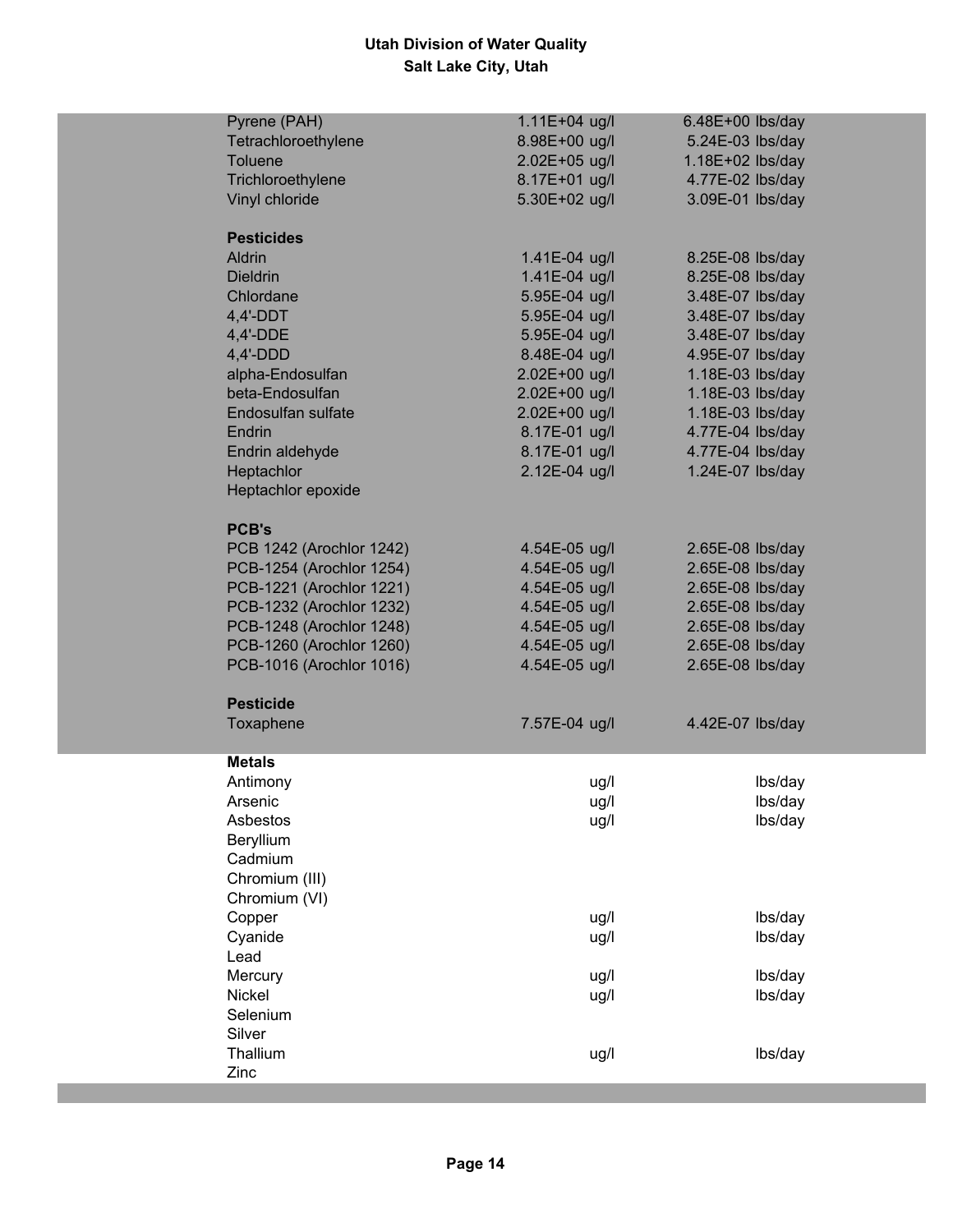**Dioxin**

#### **Metals Effluent Limitations for Protection of All Beneficial Uses Based upon Water Quality Standards and Toxics Rule**

|                  |                             |                         | <b>Acute</b>          |                         |                         |                          |                         |
|------------------|-----------------------------|-------------------------|-----------------------|-------------------------|-------------------------|--------------------------|-------------------------|
|                  |                             | Class 3                 | <b>Toxics</b>         |                         |                         |                          | Class 3                 |
|                  | Class 4                     | <b>Acute</b>            | <b>Drinking</b>       | <b>Acute</b>            | <b>1C Acute</b>         | Acute                    | <b>Chronic</b>          |
|                  | <b>Acute</b>                | <b>Aquatic</b>          | Water                 | <b>Toxics</b>           | <b>Health</b>           | Most                     | <b>Aquatic</b>          |
|                  | <b>Agricultural</b><br>ug/l | <b>Wildlife</b><br>ug/l | <b>Source</b><br>ug/l | <b>Wildlife</b><br>ug/l | <b>Criteria</b><br>ug/l | <b>Stringent</b><br>ug/l | <b>Wildlife</b><br>ug/l |
| Aluminum         |                             | 756.9                   |                       |                         |                         | 756.9                    | N/A                     |
| Antimony         |                             |                         |                       | 4339.7                  |                         | 4339.7                   |                         |
| Arsenic          | 100.9                       | 343.1                   |                       |                         | 0.0                     | 100.9                    | 151.4                   |
| Asbestos         |                             |                         |                       |                         |                         | $0.00E + 00$             |                         |
| <b>Barium</b>    |                             |                         |                       |                         |                         | 0.0                      |                         |
| <b>Beryllium</b> |                             |                         |                       |                         |                         | 0.0                      |                         |
| Cadmium          | 10.1                        | 5.6                     |                       |                         | 0.0                     | 5.6                      | 1.9                     |
| Chromium (III)   |                             | 4474.6                  |                       |                         | 0.0                     | 4474.6                   | 213.9                   |
| Chromium (VI)    | 100.9                       | 16.1                    |                       |                         | 0.0                     | 16.11                    | 11.06                   |
| Copper           | 201.8                       | 39.8                    |                       |                         |                         | 39.8                     | 24.1                    |
| Cyanide          |                             | 22.2                    | 222031.6              |                         |                         | 22.2                     | 5.2                     |
| Iron             |                             | 1009.2                  |                       |                         |                         | 1009.2                   |                         |
| Lead             | 100.9                       | 333.6                   |                       |                         | 0.0                     | 100.9                    | 13.0                    |
| Mercury          |                             | 2.42                    |                       | 0.15                    | 0.0                     | 0.15                     | 0.012                   |
| <b>Nickel</b>    |                             | 1199.4                  |                       | 4642.5                  |                         | 1199.4                   | 133.3                   |
| Selenium         | 50.4                        | 20.2                    |                       |                         | 0.0                     | 20.2                     | 4.6                     |
| Silver           |                             | 25.3                    |                       |                         | 0.0                     | 25.3                     |                         |
| Thallium         |                             |                         |                       | 6.4                     |                         | 6.4                      |                         |
| Zinc             |                             | 306.7                   |                       |                         |                         | 306.7                    | 306.7                   |
| <b>Boron</b>     | 756.9                       |                         |                       |                         |                         | 756.9                    |                         |
|                  |                             |                         |                       |                         |                         |                          |                         |

# **Summary Effluent Limitations for Metals [Wasteload Allocation, TMDL]**

[If Acute is more stringent than Chronic, then the Chronic takes on the Acute value.]

|                  | <b>WLA Acute</b><br>ug/l | <b>WLA Chronic</b><br>ug/l |                       |
|------------------|--------------------------|----------------------------|-----------------------|
| Aluminum         | 756.9                    | N/A                        |                       |
| Antimony         | 4339.71                  |                            |                       |
| Arsenic          | 100.9                    | 151.4                      | <b>Acute Controls</b> |
| Asbestos         | $0.00E + 00$             |                            |                       |
| <b>Barium</b>    |                          |                            |                       |
| <b>Beryllium</b> |                          |                            |                       |
| Cadmium          | 5.6                      | 1.9                        |                       |
| Chromium (III)   | 4474.6                   | 214                        |                       |
| Chromium (VI)    | 16.1                     | 11.1                       |                       |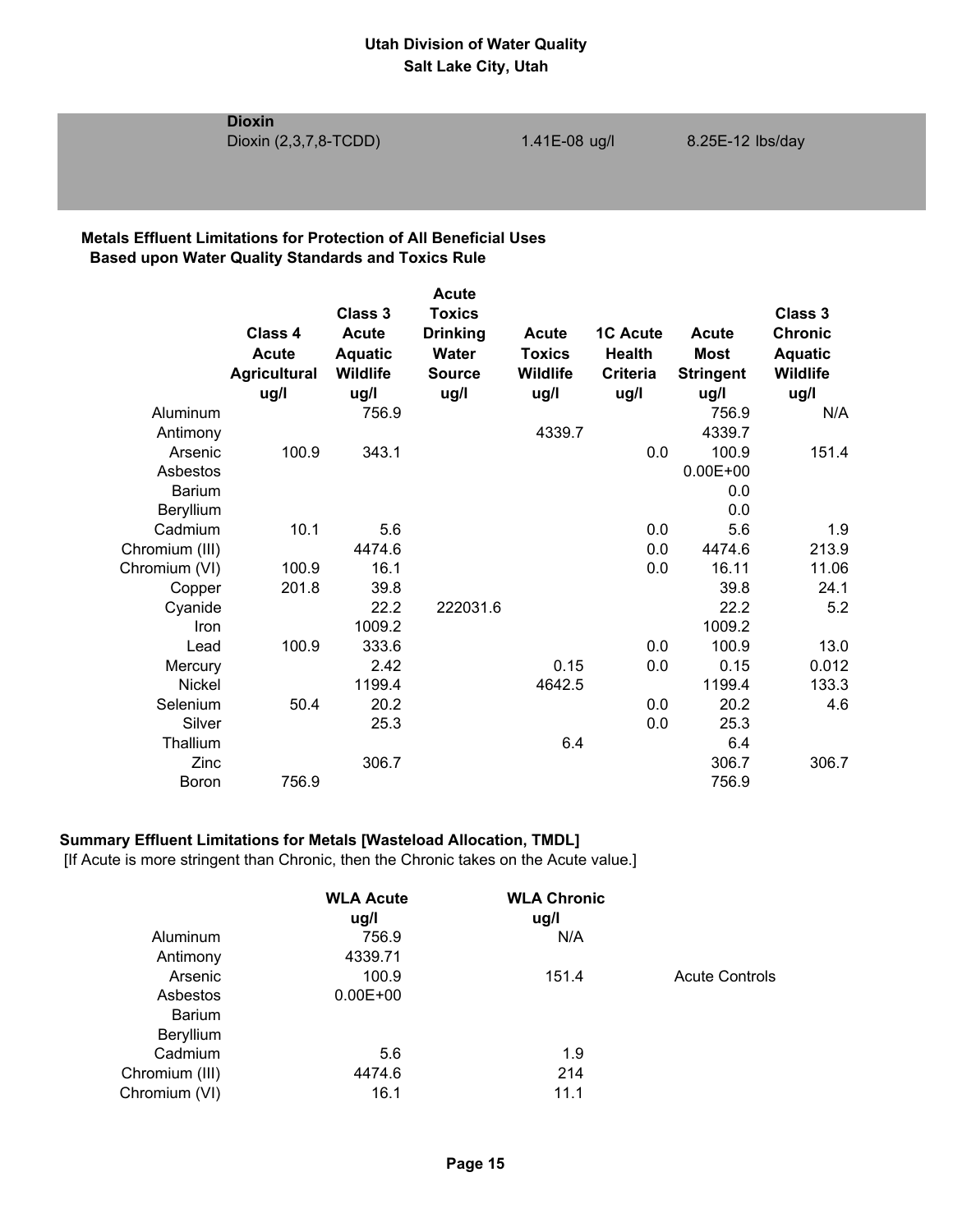| Copper        | 39.8   | 24.1  |
|---------------|--------|-------|
| Cyanide       | 22.2   | 5.2   |
| Iron          | 1009.2 |       |
| Lead          | 100.9  | 13.0  |
| Mercury       | 0.151  | 0.012 |
| <b>Nickel</b> | 1199.4 | 133   |
| Selenium      | 20.2   | 4.6   |
| Silver        | 25.3   | N/A   |
| Thallium      | 6.4    |       |
| Zinc          | 306.7  | 306.7 |
| Boron         | 756.93 |       |
|               |        |       |

Other Effluent Limitations are based upon R317-1.

| E. coli | 126.0 organisms per 100 ml |
|---------|----------------------------|
|         |                            |

### **X. Antidegradation Considerations**

 The Utah Antidegradation Policy allows for degradation of existing quality where it is determined that such lowering of water quality is necessary to accommodate important economic or social development in the area in which the waters are protected [R317-2-3]. It has been determined that certain chemical parameters introduced by this discharge will cause an increase of the concentration of said parameters in the receiving waters. Under no conditions will the increase in concentration be allowed to interfere with existing instream water uses.

 The antidegradation rules and procedures allow for modification of effluent limits less than those based strictly upon mass balance equations utilizing 100% of the assimilative capacity of the receiving water. Additional factors include considerations for "Blue-ribbon" fisheries, special recreational areas, threatened and endangered species, and drinking water sources.

 An Antidegradation Level I Review was conducted on this discharge and its effect on the receiving water. Based upon that review, it has been determined that an Antidegradation Level II Review is not required.

### **XI. Colorado River Salinity Forum Considerations**

 Discharges in the Colorado River Basin are required to have their discharge at a TDS loading of less than 1.00 tons/day unless certain exemptions apply. Refer to the Forum's Guidelines for additional information allowing for an exceedence of this value. This doesn't apply to facilities that do not discharge to the Colorado River Basin.

### **XII. Summary Comments**

 The mathematical modeling and best professional judgement indicate that violations of receiving water beneficial uses with their associated water quality standards, including important down stream segments, will not occur for the evaluated parameters of concern as discussed above if the effluent limitations indicated above are met.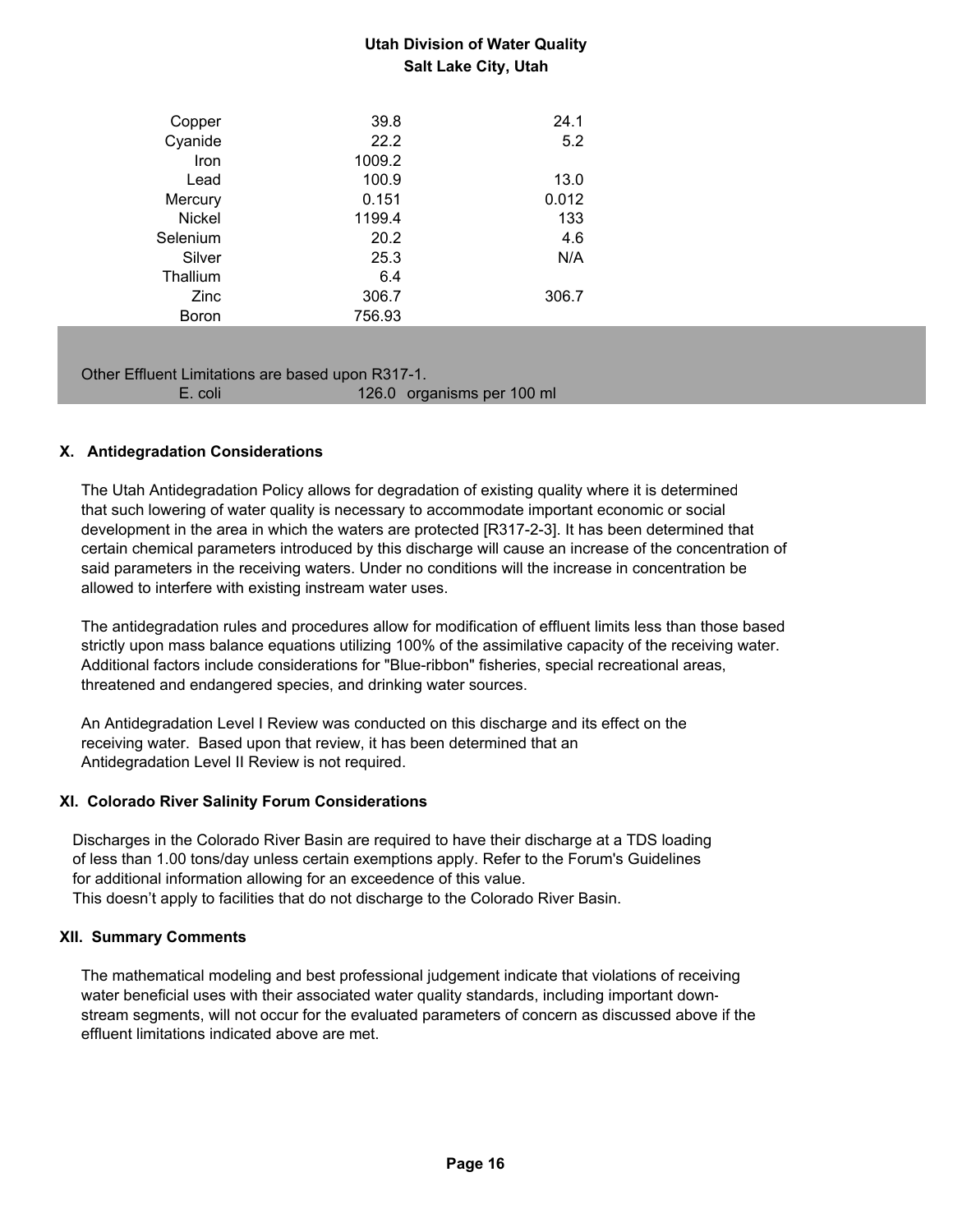#### **XIII. Notice of UPDES Requirement**

 This Addendum to the Statement of Basis does not authorize any entity or party to discharge to the waters of the State of Utah. That authority is granted through a UPDES permit issued by the Utah Division of Water Quality. The numbers presented here may be changed as a function of other factors. Dischargers are strongly urged to contact the Permits Section for further information. Permit writers may utilize other information to adjust these limits and/or to determine other limits based upon best available technology and other considerations provided that the values in this wasteload analysis [TMDL] are not compromised. See special provisions in Utah Water Quality Standards for adjustments in the Total Dissolved Solids values based upon background concentration.

Utah Division of Water Quality 801-538-6052 File Name: Fresenius\_WLA\_2021.xlsm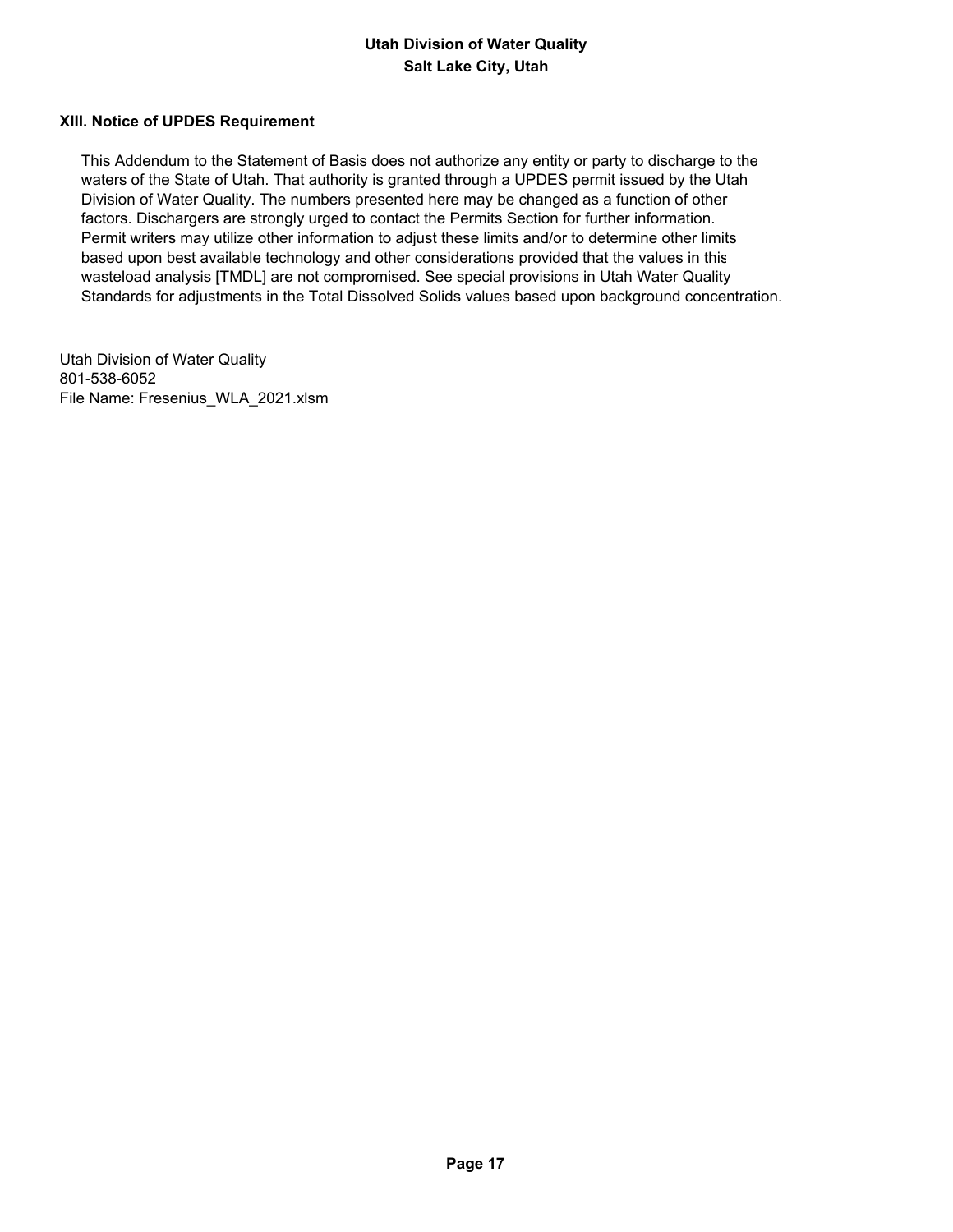### **APPENDIX - Coefficients and Other Model Information**

| <b>CBOD</b><br>Coeff. | <b>CBOD</b><br>Coeff. | <b>CBOD</b><br>Coeff. | REAER.<br>Coeff. | REAER.<br>Coeff.     | REAER.<br>Coeff. | <b>NBOD</b><br>Coeff. | <b>NBOD</b><br>Coeff. |
|-----------------------|-----------------------|-----------------------|------------------|----------------------|------------------|-----------------------|-----------------------|
| (Kd)20                | <b>FORCED</b>         | (Ka)T                 | (Ka)20           | <b>FORCED</b>        | (Ka)T            | (Kn)20                | (Kn)T                 |
| $1$ /day              | (Kd)/day              | $1$ /day              | (Ka)/day         | $1$ /day             | $1$ /day         | $1$ /day              | $1$ /day              |
| 2.000                 | 0.000                 | 0.803                 | 20.000           | 20.000               | 12.487           | 0.400                 | 0.087                 |
| Open                  | Open                  | NH <sub>3</sub>       |                  | NH3 NO2+NO3          | NO2+NO3          | <b>TRC</b>            | TRC                   |
| Coeff.                | Coeff.                | <b>LOSS</b>           |                  | <b>LOSS</b>          |                  | Decay                 |                       |
| (K4)20                | (K4)T                 | (K5)20                | (K5)T            | (K6)20               | (K6)T            | K(Cl)20               | K(Cl)(T)              |
| $1$ /day              | $1$ /day              | 1/day                 | $1$ /day         | $1$ /day             | $1$ /day         | $1$ /day              | $1$ /day              |
| 0.000                 | 0.000                 | 4.000                 | 1.607            | 0.000                | 0.000            | 32.000                | 10.059                |
| <b>BENTHIC</b>        | <b>BENTHIC</b>        |                       |                  |                      |                  |                       |                       |
| <b>DEMAND</b>         | <b>DEMAND</b>         |                       |                  |                      |                  |                       |                       |
| (SOD)20               | (SOD)T                |                       |                  |                      |                  |                       |                       |
| gm/m2/day             | gm/m2/day             |                       |                  |                      |                  |                       |                       |
| 1.000                 | 0.286                 |                       |                  |                      |                  |                       |                       |
| K <sub>1</sub>        | K <sub>2</sub>        | K <sub>3</sub>        | K4               | K <sub>5</sub>       | K <sub>6</sub>   | K(Cl)                 | S                     |
| <b>CBOD</b>           | Reaer.                | NH <sub>3</sub>       | Open             | NH <sub>3</sub> Loss | $NO2+3$          | <b>TRC</b>            | <b>Benthic</b>        |
| {theta}               | {theta}               | ${theta}$             | {theta}          | ${theta}$            | ${theta}$        | {theta}               | {theta}               |
| 1.0                   | 1.0                   | 1.1                   | 1.0              | 1.0                  | 1.0              | 1.1                   | 1.1                   |